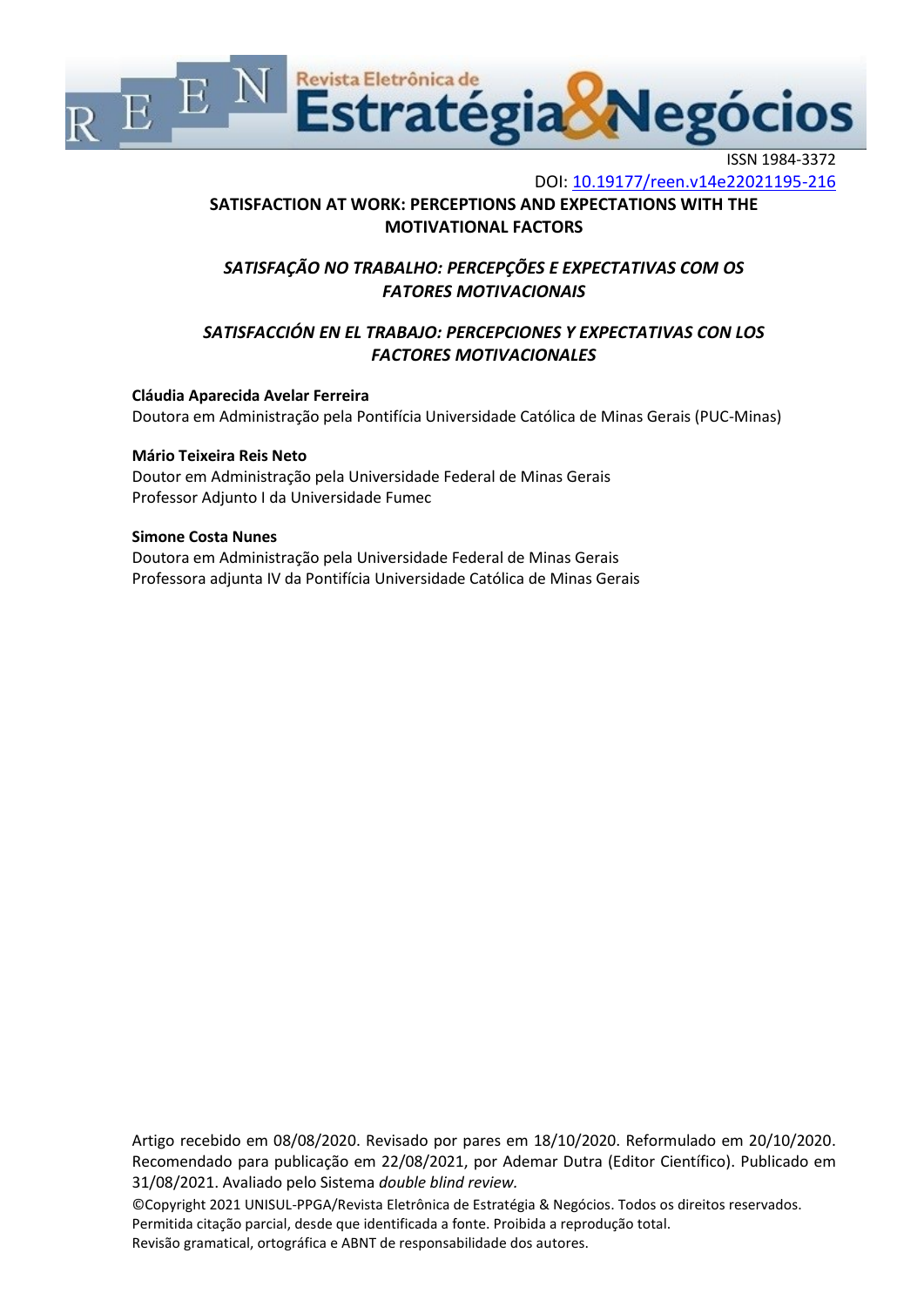### **ABSTRACT**

The aim of this study was to identify the perceived motivational factors and expectations of different professionals in the public and private sectors, based on the theories of Herzberg and Vroom. The study used a quantitative and descriptive research survey, which showed that administration/marketing professionals had a significant perception regarding motivational factors (p = 0.001), being the most satisfied. Professionals working in the private sector were the most satisfied ( $p = 0.003$ ). Therefore, the study showed how satisfaction is differentiated by career, education, employment bond, and gender.

**Keywords:** Satisfaction; Motivation; Dissatisfaction; Public sector; Private sector.

#### **RESUMO**

O objetivo do estudo foi identificar os fatores motivacionais percebidos e as expectativas de diferentes profissionais do setor público e privado. Foi utilizado a Teoria Herzberg e Vroom. O estudo foi delineado em uma pesquisa quantitativa, descritiva, um survey. O estudo mostrou que os profissionais de administração/marketing apresentaram percepção significativa em relação aos fatores motivacionais (p = 0,001), sendo os mais satisfeitos. Os profissionais que atuam no setor privado são os mais satisfeitos (p = 0,003). Por isso, o estudo mostrou como a satisfação é diferenciada pela carreira, educação, vínculo empregatício e gênero.

**Palavras chave**: Satisfação; Motivação; Insatisfação; Setor Público; Setor Privado.

#### **RESUMEN**

El objetivo del estudio fue identificar los factores motivacionales percibidos y las expectativas de los diferentes profesionales del sector público y privado. Se utilizó Teorías Herzberg y Vroom. El estudio fue una investigación cuantitativa y descriptiva, una encuesta. El estudio mostró que los profesionales de la administración/marketing tenían una percepción significativa con respecto a los factores motivacionales (p = 0,001), siendo los más satisfechos. Los profesionales que trabajan en el sector privado son los más satisfechos (p= 0,003). Por lo tanto, el estudio mostró cómo la satisfacción se diferencia por la carrera, la educación, el vínculo laboral y el género.

**Palabras clave**: Satisfacción; Motivación; Insatisfacción; Sector Público; Sector Privado.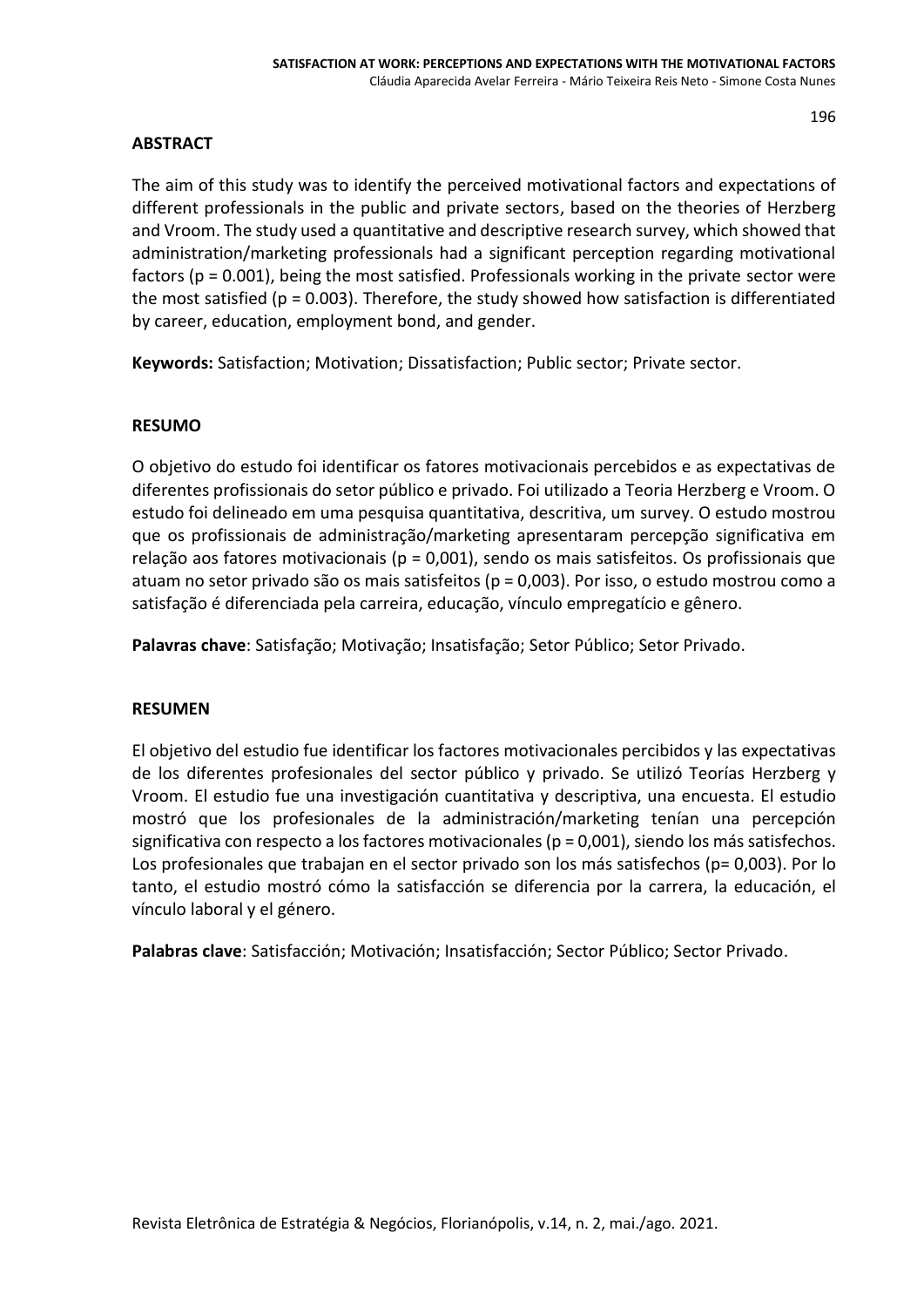#### **1 INTRODUCTION**

The satisfaction of professionals in contemporary organizations can be identified both by the importance that human capital has acquired as a competitive advantage for organizations, as well as from the process of humanization in labor relations.

Satisfaction is an important aspect of the organization, and complete employee satisfaction is a challenge for management. This situation rarely occurs due to unsatisfied needs perceived by employees who require new forms of motivation (PANG; LU, 2018; REIS NETO; MARQUES, 2018). There is a positive association between employee mood and job satisfaction (RUEDA *et al*., 2010); therefore, emotions are an important factor of employee satisfaction (LOCKE, 1969, 1976; PEDRAZA, 2020).

Because satisfaction is important for workers and managers, identifying the perceptions and expectations of professionals, whether in the public or private sector, promotes the continuous support of work teams and reduces turnover. In the work context, perceived individual differences and labor characteristics can lead to differences in employee motivation, performance, and job satisfaction, in both the public and private sectors (REIS NETO; MARQUES, 2003; MANOLOPOULOS, 2008; PANG; LU, 2018).

In the public service sector, investigating motivation and satisfaction in the specific context is important because of their relationship with performance. The results of motivation studies help managers recognize the interrelationship between motivation in the public service and job satisfaction (DUARTE; TEIXEIRA; SOUSA, 2019), implement improvements in certain areas (VENTORINI; PAES; MARCHIORI, 2019), and remove barriers in people management practices and organizational behavior (OLIVEIRA; ESTIVALETE, 2019). In the private sector, Pang and Lu (2018) have demonstrated positive relationships between motivation, job satisfaction, financial and non-financial performance, high employee production, and quality of task performance.

Revista Eletrônica de Estratégia & Negócios, Florianópolis, v.14, n. 2, mai./ago. 2021. Job satisfaction is related to motivational factors, whether in the public or private sector. Numerous studies have considered the public sector (BORZAGA; TORTIA, 2006; DECI; RYAN 2000; HONDEGHEM; WISE, 2010; JURKIEWICZ, MASSEY JR.; BROWN, 1998; MANOLOPOULOS, 2008; PERRY; WISE, 1990; RASHID; RASHID, 2012; RYAN; DECI, 2000;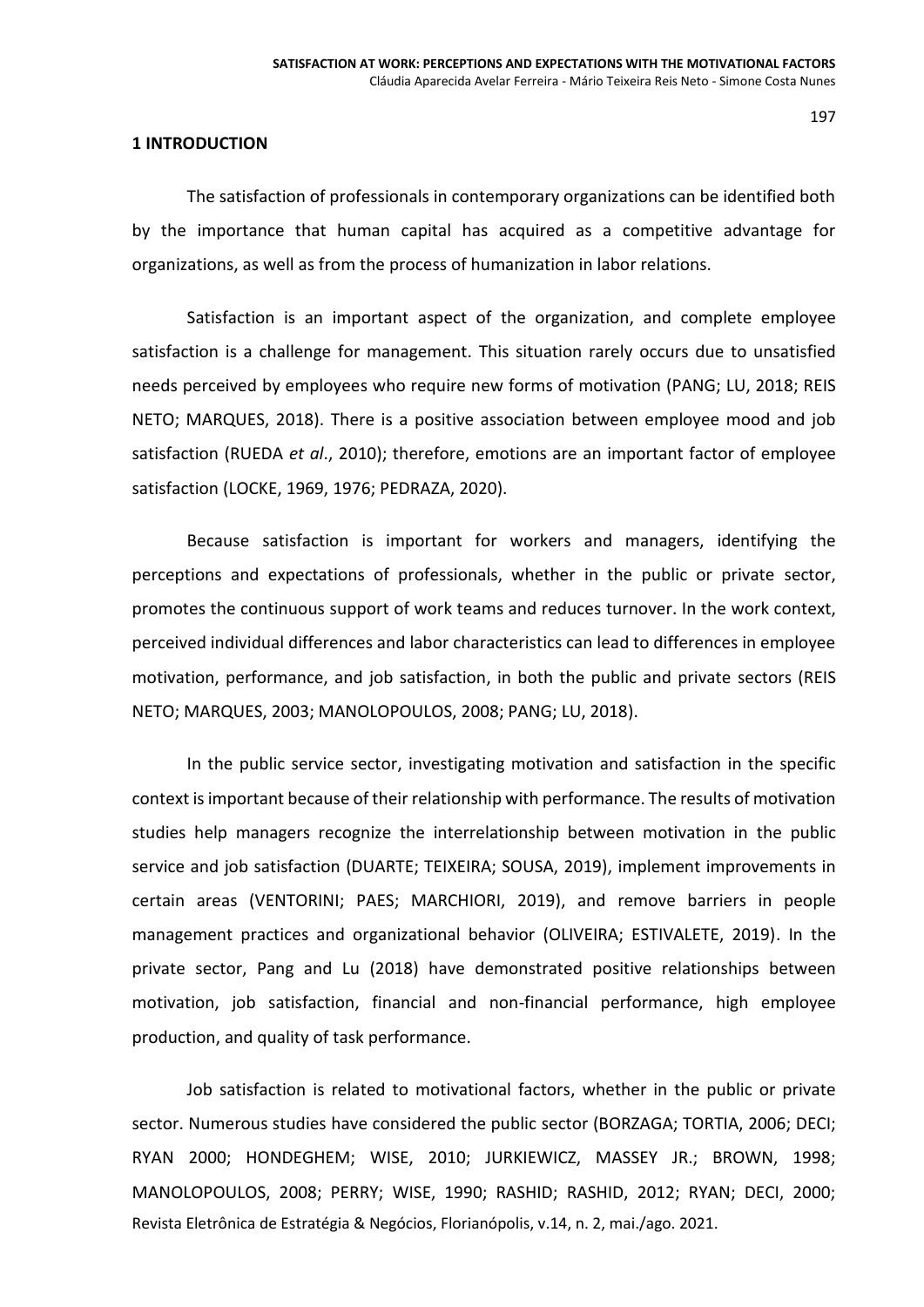VROOM, 1964; WESTOVER; TAYLOR, 2010). Studies in the private sector have included Vroom (1964), Jurkiewicz, Massey Jr. and Brown (1998), Rainey and Bozeman (2000), Rashid and Rashid (2012) and Pang and Lu (2018).

Ferreira *et al.* (2016) argued that the motivation of professionals is influenced by complex managerial and organizational factors, thereby necessitating the investigation of which factors add greater value and contribute to job satisfaction and organizational efficiency. Castro *et al*. (2016) and Ferreira *et al.* (2016) emphasized that identifying the motivation of professionals is a main objective of people management in organizations.

For both the public and private sectors, there is an open field in the academic research with respect to expectations regarding motivational factors and their relation to the perception of several professional categories in terms of satisfaction. This situation justifies the research.

The aim of this study was to identify the perceived motivational factors and expectations of different professionals in the public and private sectors. Identifying motivational factors can equip managers with various strategies with which to motivate their team of professionals. This study was conducted using the variables of the authors' research (REIS NETO; MARQUES, 2003; MANOLOPOULOS, 2008). The authors (REIS NETO; MARQUES, 2003; MANOLOPOULOS, 2008) applied in their study the theory of Herzberg (1968; 2003) and Vroom (1964). This study is important because it constitutes a timeless theme that can be contextualized for several labor markets.

#### **2 THEORETICAL REFERENCES**

#### 2.1. JOB SATISFACTION

Work satisfaction is an emotional state that depends on the values of the individual and is composed of two phenomena: joy (satisfaction) and suffering (dissatisfaction) (Locke, 1969, 1976). Locke (1969) corroborated the findings of Weiss *et al*. (1967) that the job satisfaction and positive sense of well-being of professionals is derived from their own assessment of their work or the realization of their values through their activities. However, there is a dichotomy between values and needs: values differ from person to person because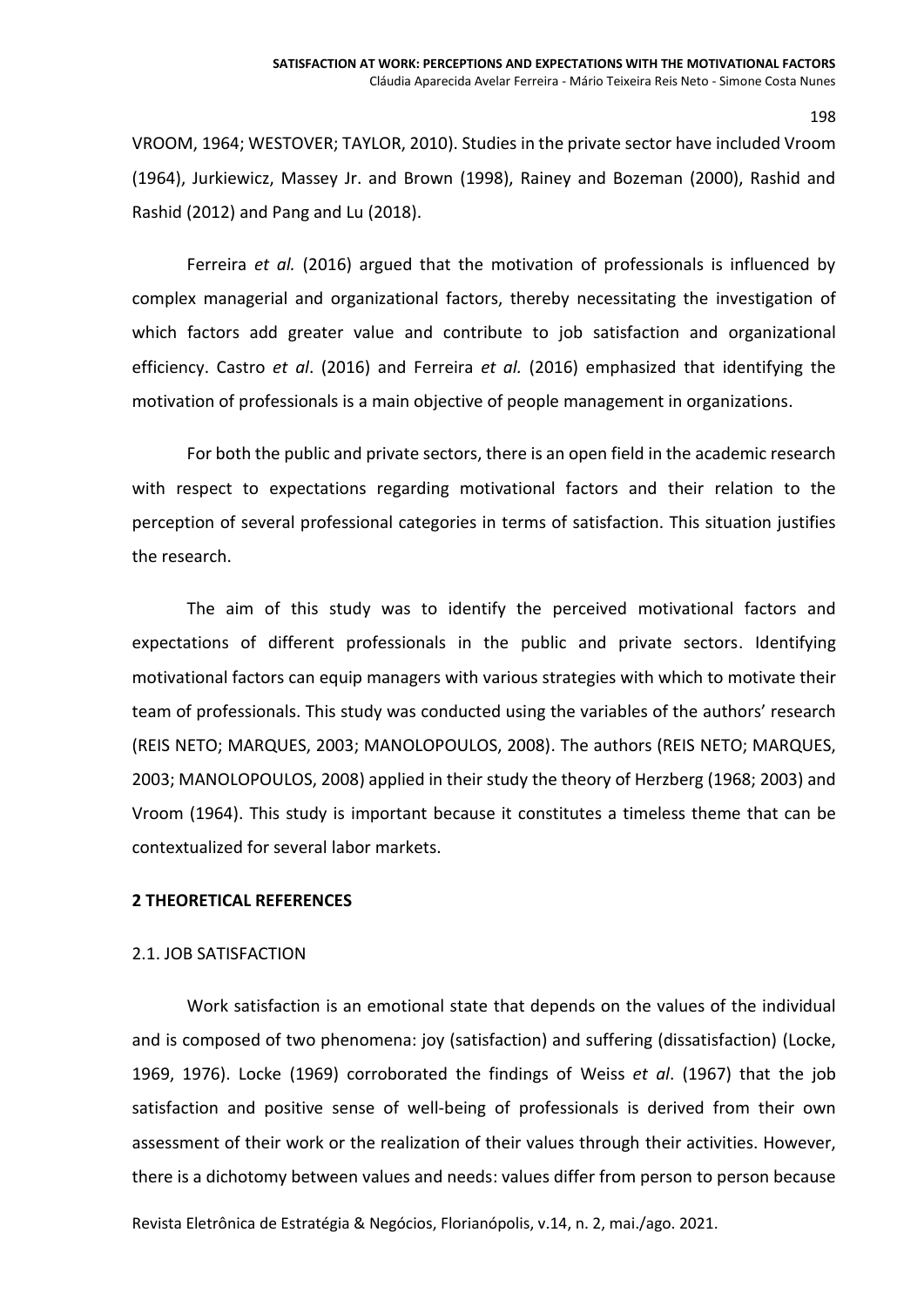they vary according to individual wants or perceptions of what is favorable, while needs, which are innate and common to all, refer to the individual's survival and well-being (LOCKE, 1969, 1976).

Satisfaction involves the emotions and attitudes of employees with respect to the goals and performance of organizations and can be defined in the following six ways, according to Pedraza (2020): a) a positive emotional state that is the product of employees' subjective evaluation of situations they experience during the performance of their work; b) employee perceptions concerning their functions and work context, based on their own evaluation of their performance during their stay in an organization; c) positive and negative feelings of employees concerning their work production and the gradual development of selfappreciation; d) an assessment by employees of rewards that fulfil their expectations and wishes, such as their position, remuneration, opportunities for promotion, and autonomy; e) an understanding of employees' emotions with respect to the actual benefits arising from their work and expectations, driven by their contributions to the organization; and f) various positive and negative emotions experienced by employees that contrast with the evaluation criteria of work experiences.

For Weiss *et al*. (1967), job satisfaction is a multidimensional concept with intrinsic and extrinsic qualities. It has been widely studied in academia (DECI; RYAN, 2000; HERZBERG; MAUSNER; SNYDERMAN, 1959; HERZBERG, 1971; HOPPOCK, 1935; LOCKE, 1969; ROSE, 2001; WEISS *et al*., 1967), especially in relation to differences between the public and private sectors (BORGES, 2013; BRADLEY; DAVIS, 2013; WESTOVER; TAYLOR, 2010; TAYLOR; WESTOVER, 2011; WESTOVER, 2012).

Work satisfaction comprises both intrinsic and extrinsic dimensions (ROSE, 2001). The intrinsic dimension is qualitative and symbolic. It is of a personal nature and is represented by individual initiatives and relationships with superiors. The extrinsic dimension refers to the work environment, such as salary, promotions, job security, and other material or financial rewards (EUROPEAN FOUNDATION FOR THE IMPORTANCE OF LIVING AND WORKING CONDITIONS, 2007). The association of these dimensions is a goal for global satisfaction (DECI; RYAN, 2000). Westover and Taylor (2010) corroborated Deci and Ryan (2000) by emphasizing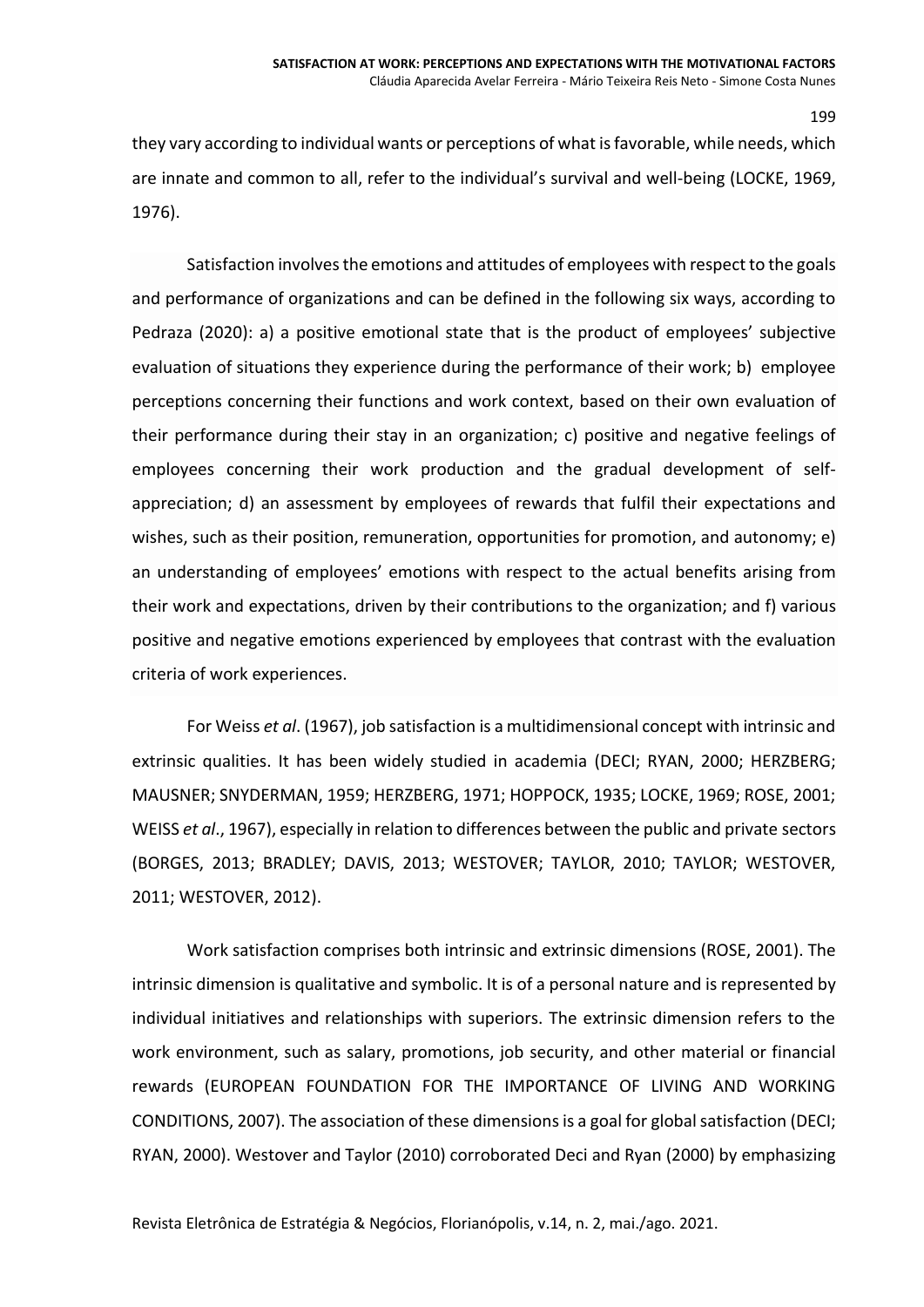that job satisfaction is a process that is constantly evolving owing to the fluidity of response to personal and environmental demands.

However, Herzberg's theory (1971) pointed out that satisfaction and dissatisfaction are related to the determinants of work, such as the environment, reward systems, and leadership. Vroom (1964, p.15) "stated that satisfaction is conditional on motivation, because motivation is the willingness to do act based on the ability to satisfy certain individual needs".

Work satisfaction is related to people's participatory and organizational behavior (OLIVEIRA; ESTIVALETE, 2019). Although satisfaction is not causally related to performance at work, it can be linked to organizational performance through low turnover and absenteeism (PINDER, 1998). Motivation and satisfaction in the workplace are influenced by the age of employees (MANOLOPOULOS, 2008), and managers and employers require appropriate strategies to keep their employees satisfied through improved interpersonal relationships, better task distribution, promotion of respect among employees, high productivity, and employee creativity (ROŽMAN; TREVEN; ČANČER, 2017).

Reis Neto and Marques (2018) agreed with Lawler III (2000, p. 79) in warning about the administrative myth that work satisfaction is a condition for motivation and performance. Satisfaction results from rewards that individuals receive, value, and feel good about. Therefore, satisfaction is best understood as a quality that is determined by the level of reward for the individual. Consequently, performance can lead indirectly to satisfaction if a reward is received. Remuneration is the main source of dissatisfaction in organizations (Lawler III, 2000; REIS NETO; MARQUES, 2003).

Several studies conducted as by (LAWLER III, 2000; MANOLOPOULOS, 2008; REIS NETO; MARQUES, 2003) showed that remuneration was the source of the greatest dissatisfaction in organizations, especially in the best practices of remuneration adopted in which the value of gain by employees is high. Individuals perceive satisfaction differently from other individuals, and over time, people adjust the working conditions that meet their needs. As a result, satisfaction can increase or decrease.

Revista Eletrônica de Estratégia & Negócios, Florianópolis, v.14, n. 2, mai./ago. 2021. According to Harrison, Newman, and Roth (2006); Pang and Lu (2018); and Duarte, Teixeira, and Sousa (2019), satisfaction in the work context is aligned with other factors, such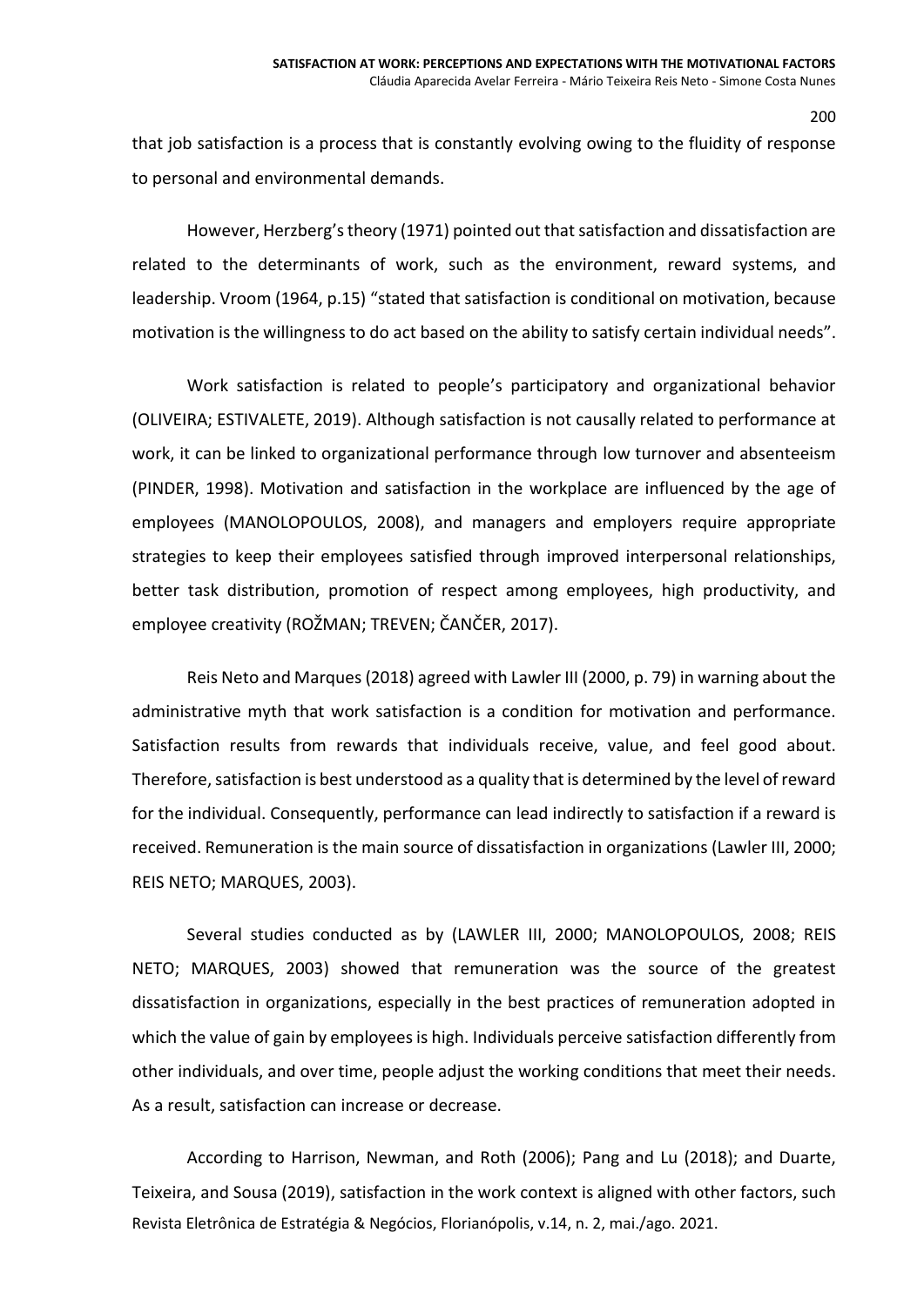as colleagues, stress, supervision, and work–life balance. Raziqa and Maulabakhsha (2015) demonstrated a positive relationship between the work environment and the satisfaction of employees with work tasks; therefore, it is important that managers encourage growth and personal development. Chan and Mak (2016) identified a relationship between job satisfaction, trust, and enjoyment, indicating that having fun in the workplace led to confidence in middle management and satisfaction.

Satisfying professionals in organizations is a complex and dynamic process. Therefore, in our analysis, we sought to understand and measure the level of satisfaction and the expectations of professionals in relation to the motivational factors of work.

According to Vroom (1964), work motivation occurs when there is dissatisfaction; that is, the individual recognizes that a need is not being met. The model used in the current study provides an indication of propensity for action, considering that the greater the dissatisfaction (unmet need), the greater the propensity for action (REIS NETO; MARQUES, 2003).

Biodun, Din, and Abdulateef (2013) and Del Bosque and San Martin (2008) found a link between the concept of expectations and satisfaction, stating that "expectations have a positive and significant influence on satisfaction" (DELBOSQUE; SAN MARTIN, 2008, p. 566).

#### 2.2 MOTIVATION IN THE PUBLIC AND PRIVATE SECTORS

Motivation is the desire to act, and motivation to work is composed of psychological processes that direct, energize, and maintain action to fulfil a task, function, or project (GRANT; SHIN, 2013).

This construct presents several definitions of motivation, such as that of Frohman (1996, p. 13), stating that motivation is induced by some external behavior. Individuals who are motivated make a greater effort to perform tasks than those who are not. Vroom (1964, p. 15), "states that the choices made by a person among alternative courses of action are lawfully related to psychological events occurring contemporaneously with the behavior."

Revista Eletrônica de Estratégia & Negócios, Florianópolis, v.14, n. 2, mai./ago. 2021. Lawler III (2000, p. 79) expanded Vroom's definition that motivation for work stems from the importance of rewards and the degree to which rewards are related to specific performance or behavior. Motivation generates benefits for organizations, fosters human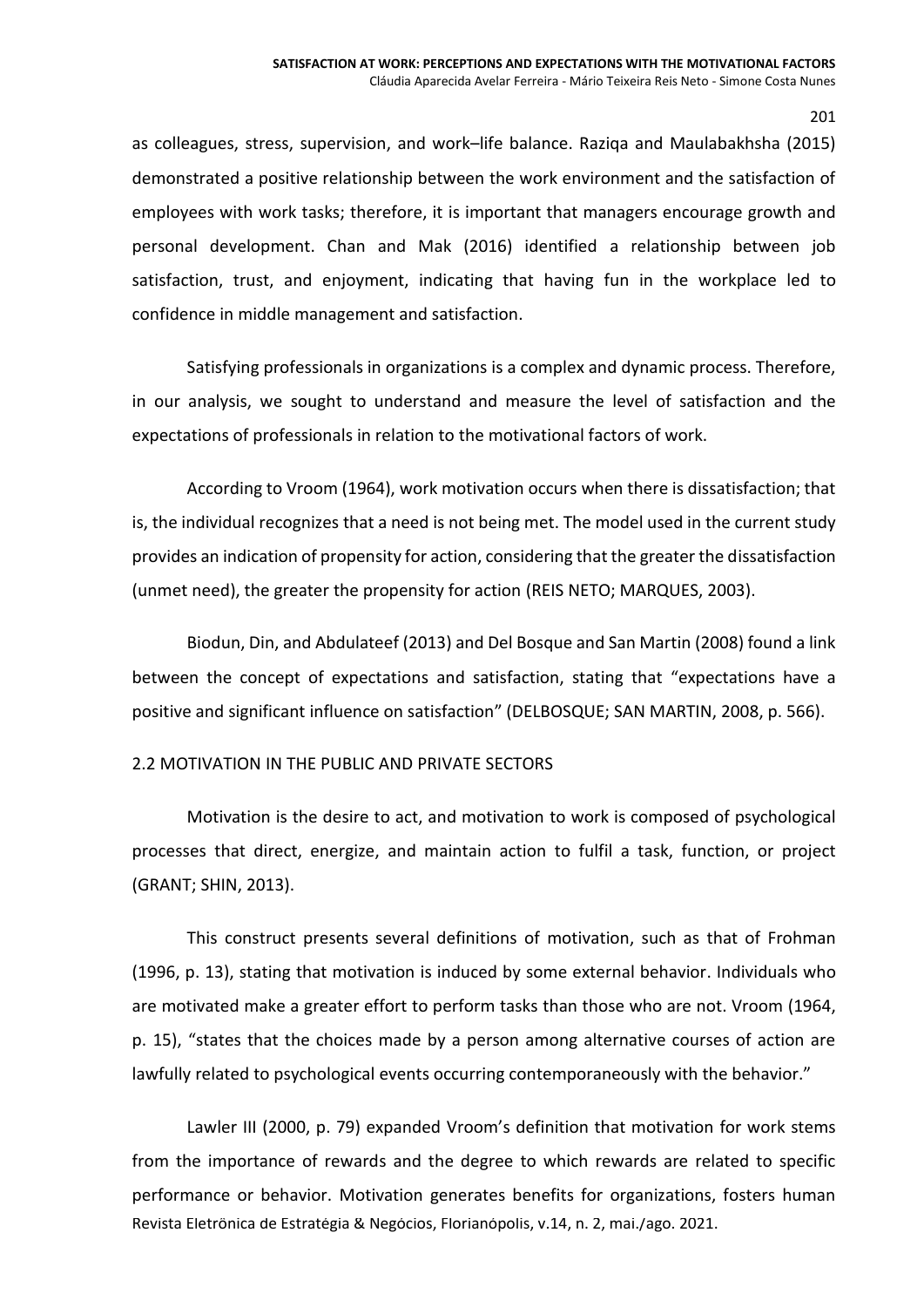resources actions, increases staff efficiency, guides organizational achievement, builds friendly relationships, and ultimately leads to the stability of the workforce (AWOREMI; ABDUL-AZEEZ; DUROWOJU, 2011).

According to Vallerand and Ratell (2002), motivation is a multidimensional construct; therefore, a single concept is not sufficient to explain the behavior of the individual in various situations. It presents several global, contextual, and situational types and levels corresponding to a hierarchical model (DECI; RYAN, 2000).

According to Nohria, Groyberg, and Lee (2008), individuals present four motivational needs: conquest (reward system), values (culture), understanding (work project), and defense (performance management processes and resource allocation). Employee motivation is influenced by the complexity of the managerial and organizational factors.

For managers, one of the most challenging tasks is to motivate the team efficiently and successfully by increasing productivity. Therefore, to understand the work behavior of professionals, it is indispensable to know their needs and the factors that motivate them (KUMAR, 2012).

Given these theoretical perspectives on motivation, managers should be alert to motivational factors related to the intrinsic aspects of individuals that direct their behavior in different intensities and directions (REIS NETO; MARQUES, 2003). Between 1993 and 2003, Pinder and Latam (2005) evaluated which psychological theories since 1977 had predominated and showed that goal definition theories, social cognitive theories, and organizational justice theories were the most relevant in the motivation literature over the past 30 years.

Revista Eletrônica de Estratégia & Negócios, Florianópolis, v.14, n. 2, mai./ago. 2021. Herzberg's (2003) two-factor theory analyzed motivation based on the individual's satisfaction with work. This theory complements Maslow's theory (1971) by reasoning that the external environment and work of the individual, not just the fulfilment of physiological needs, interfere with motivation and influence performance. Motivational factors (intrinsic) are those that effectively motivate the individual when they are present and within their control to perform and generate satisfaction. However, if they are absent, there will be great dissatisfaction (the work in Si, realization, recognition, progress, responsibility, growth). The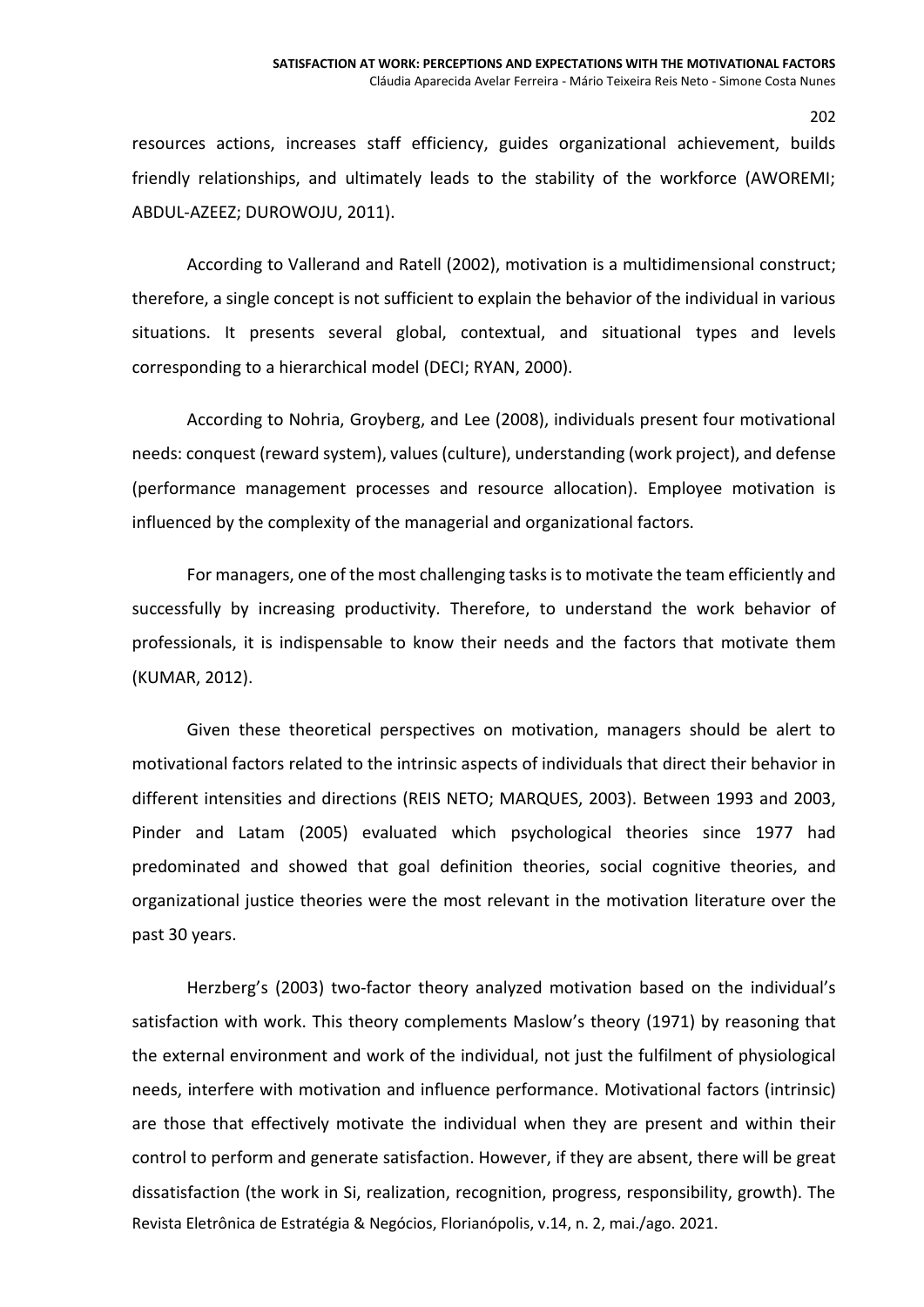hygienic factors (extrinsic) are linked to the content of the job, the nature of the task, and the duties related to the position itself (working conditions, policy and administration of the company, salary, relationship with the supervisor, benefits, status, security, interpersonal relations, and social incentives) and are considered preventive: when they are appropriate, they generate satisfaction, and if they are not adjusted to the individual, they generate dissatisfaction (FERREIRA *et al*., 2016; REIS NETO; MARQUES, 2018).

Pérez-Ramos (1990) pointed out that Herzberg (2003) has been greatly criticized; however, his theory is widespread due to its practicality and simplicity. It proposes practical solutions to improve satisfaction and performance levels but has been criticized as a limited, questionable method that applies a general measure of satisfaction. Herzberg proposed the technique of work enrichment, based on increasing the motivational factors in a position or group of positions, whereby professionals are given the responsibility of a task, but tasks are expanded to generate several tasks and avoid the inherent routine of the position (REIS NETO; MARQUES, 2018).

In expectancy theory (VROOM, 1964), motivation is a function of three beliefs: expectations (effort will lead to performance), instrumentality (performance leads to results), and Valence (the results are important or valuable). These three beliefs interact. The theory focuses on identifying the main psychological forces that guide decisions concerning the effort and the understanding of its consequences, rather than specifying its causes and fluctuations. In this way, much-desired rewards generate the likelihood of producing high levels of performance that require great effort. Remuneration is a factor that stimulates workers to engage in alternative, conscious behaviors. In general, the chosen behavior translates to added value for each individual (FERREIRA *et al*., 2016).

Revista Eletrônica de Estratégia & Negócios, Florianópolis, v.14, n. 2, mai./ago. 2021. The limitation of the expectancy theory is that it cannot justify the unexplained motivational variation that is fundamental to understanding other forces influencing motivation; it is seen as calculation because it is moderately effective for predicting motivation and behavior. It creates a caricature of how employees actually make decisions and experience motivation; it fails to specify the nature and sources of variation in employees' beliefs and judgments as well as how employees update and modify their beliefs over time. However, this theory was designed to diagnose and solve motivational problems in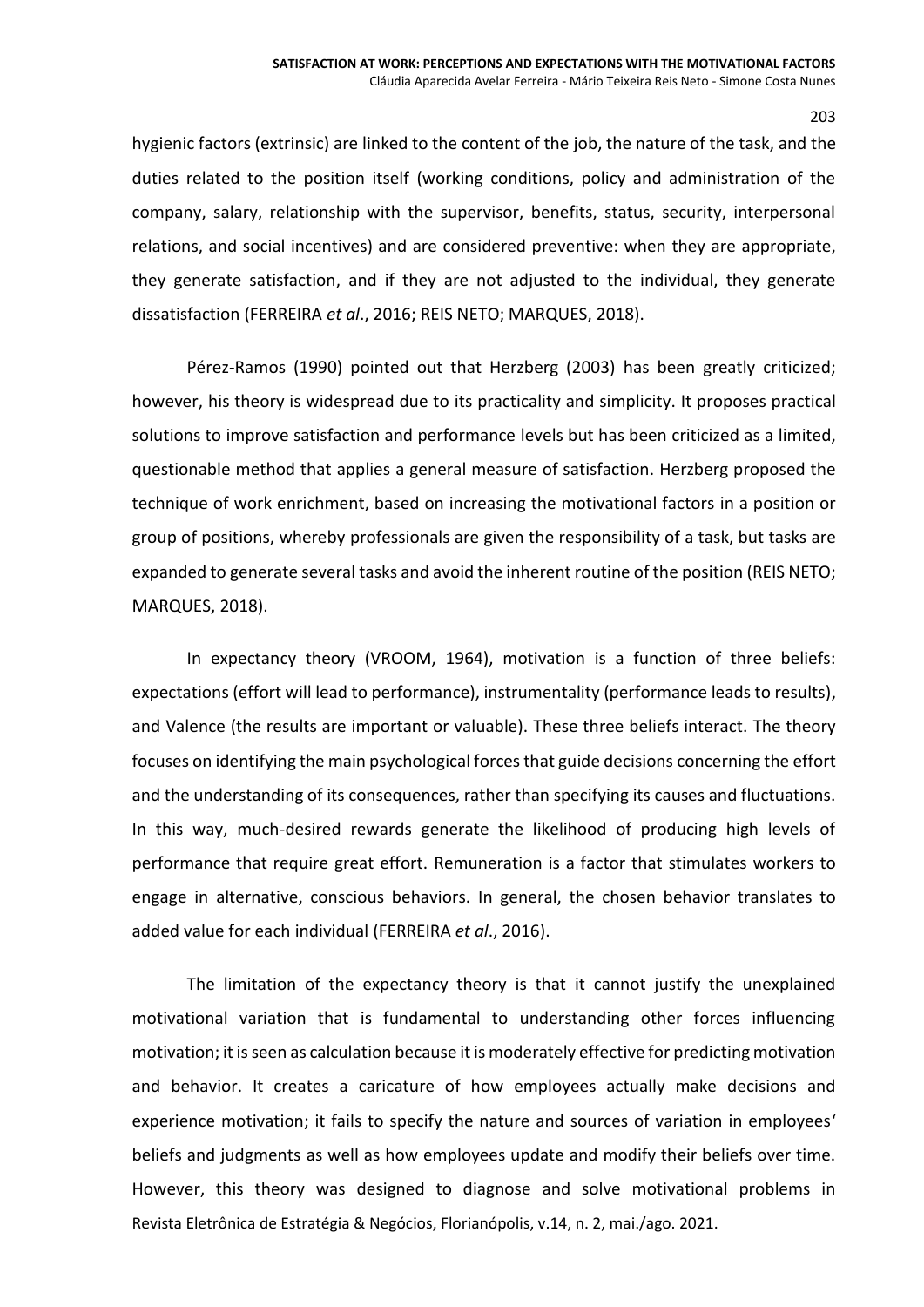organizations despite its limitations and continues to be a popular and widely used theory (GRANT; SHIN, 2013).

The loss of reliability in public institutions has been happening gradually owing to a bureaucratic model that does not show efficiency and effectiveness for the population. Studies of motivation in the public sector have addressed the reasons for it, norms, and cognitive motives (MANOLOPOULOS, 2008; PERRY; HONDEGHEM; WISE, 2010; PERRY; WISE, 1990); public service missions (PERRY; WISE, 1990; WESTOVER; TAYLOR, 2010); goals and rewards (BORZAGA; TORTIA, 2006; DECI ; RYAN, 2000; RYAN; DECI, 2000; GIAUQUE; ANDERFUHREN-BIGET; VARONE, 2013; RODRIGUES; REIS NETO; GONÇALVES FILHO, 2014); work and content (MANOLOPOULOS, 2008; RASHID; RASHID, 2012); ethics (JURKIEWICZ; MASSEY JR.; BROWN, 1998); values and autonomy (VROOM, 1964); remuneration, interesting work, organizational justice, and good interpersonal relationships with colleagues and supervisors (CHATZOPOULOU; VLACHVEI; MONOVASILIS, 2015).

Private sector studies have also addressed motivation, linking goals, rewards, and motivation (RODRIGUES; REIS NETO; GONÇALVES FILHO, 2014); financial rewards (JURKIEWICZ; MASSEY JR.; BROWN, 1998; RAINEY; BOZEMAN, 2000; RASHID; RASHID, 2012); career development opportunities and supportive environments(RASHID; RASHID, 2012); and volunteering (JURKIEWICZ; MASSEY JR.; BROWN, 1998).

#### **3 METHODOLOGY**

This study comprised quantitative and descriptive research (BABBIE, 1999; COLLIS; HUSSEY, 2005). The factors were selected based on the 12 variables proposed by Manolopoulos (2008) and six variables proposed by Reis Neto and Marques (2003). In this survey, motivating factors were mainly identified based on the classic study conducted by Herzberg (1968), which was revalidated in 2003 (Harvard Business Review and work Jurgensen, 1978 (cit. Manopoulos, 2008) and Vroom (1965), which was revalidated in 1990 for Bass and Stogdill's (1974); Handbook of leadership: Theory, research, and managerial applications, 3rd, 1990). Validation of a revision to the Vroom/Yetton Model: First Evidence A. G. Jago, J. T. Ettling, and V. H. 1965.

Revista Eletrônica de Estratégia & Negócios, Florianópolis, v.14, n. 2, mai./ago. 2021.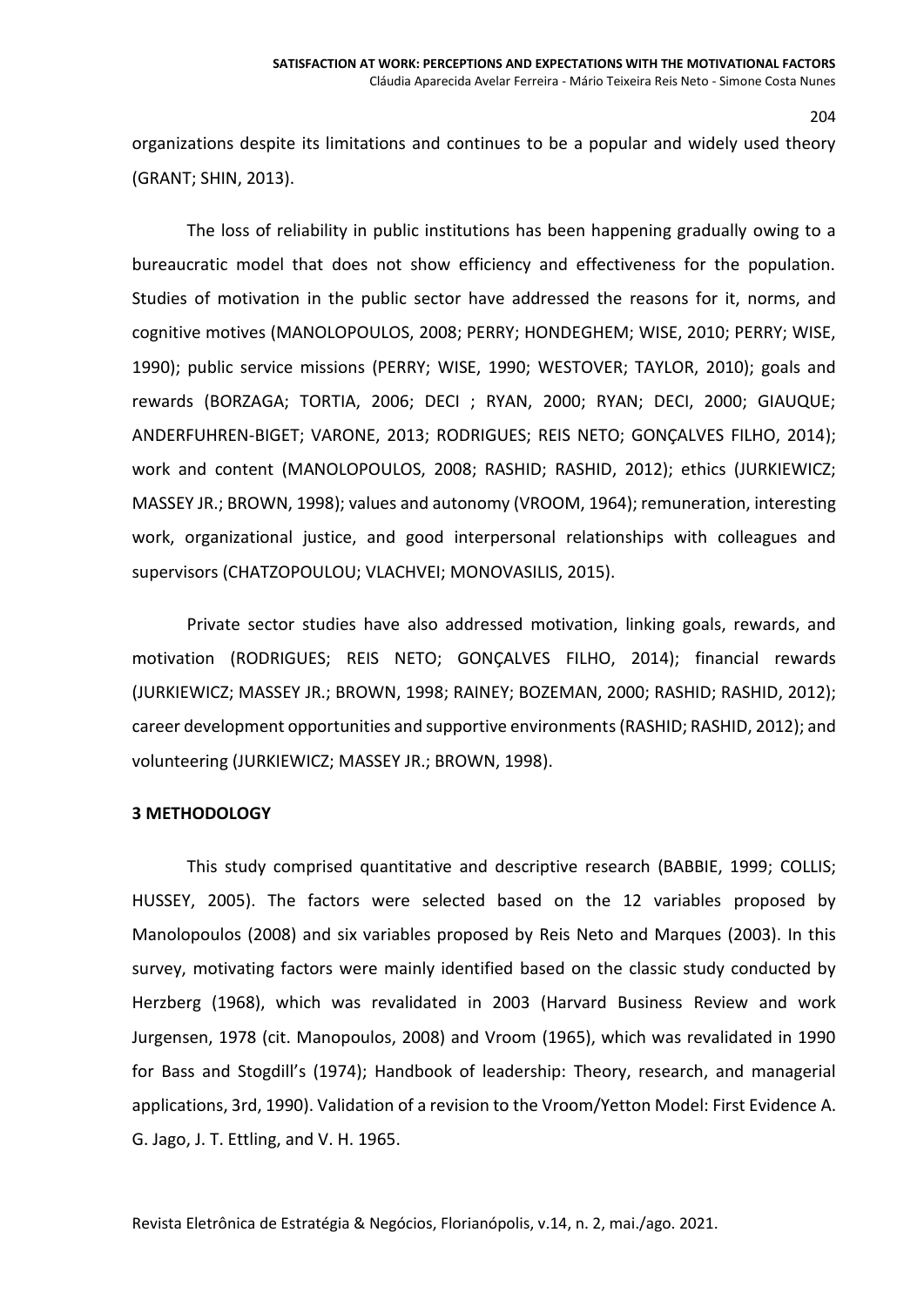The variables proposed by Manolopoulos (2008) include provision of fair wages, provision of pay incentives, communication and cooperation in the working environment, opportunities for hierarchical advancement, security in the workplace, working conditions, opportunities to advance the field of the employee's expertise, the need for creative work, the need for esteem and reputation, recognition for work performed, the need for competence, and opportunities to take on responsibilities. The variables proposed by Reis Neto and Marques (2003) include remuneration, professional challenges, job content and tasks, benefits offered, growth prospects in the company, job security, power needs, possibilities of acquiring knowledge, the organizational environment, work facilities and equipment, work safety, the performance evaluation system, and the ways managers and employers manage employees. The variables proposed by these two sets of authors were combined, and 18 motivational factors were studied.

The demographic variables were: type of company - public/private; profession; gender - female, male, other; age - 18 to 25 years, 26 to 35 years, 36 to 45 years, 46 to 60 years, and 60 years or more; marital status - married, single, separated, divorced; employment bond effective, contract, outsourced; the employee works only in this company - yes, no; education - elementary school, middle school, higher education, *lato sensu* specialization (MBA), and *stricto sensu* specialization (MA, PhD, other).

Given this context, two hypotheses were proposed based on the studies of Manolopoulos (2008) in the public sector and Reis Neto and Marques (2003) in the private sector. Satisfaction was the dependent variable, and motivational factors (expectations) were independent variables.

*H1: It is hypothesized that there will be significant differences between expectations and perceptions between professionals' specific groups.*

*H2: It is hypothesized that the demographic variables will influence expectations and perceptions between professionals' specific groups.*

To measure expectations, an electronic questionnaire composed of 18 items that consisted of two questions per item was applied using a five-point Likert-type scale, ranging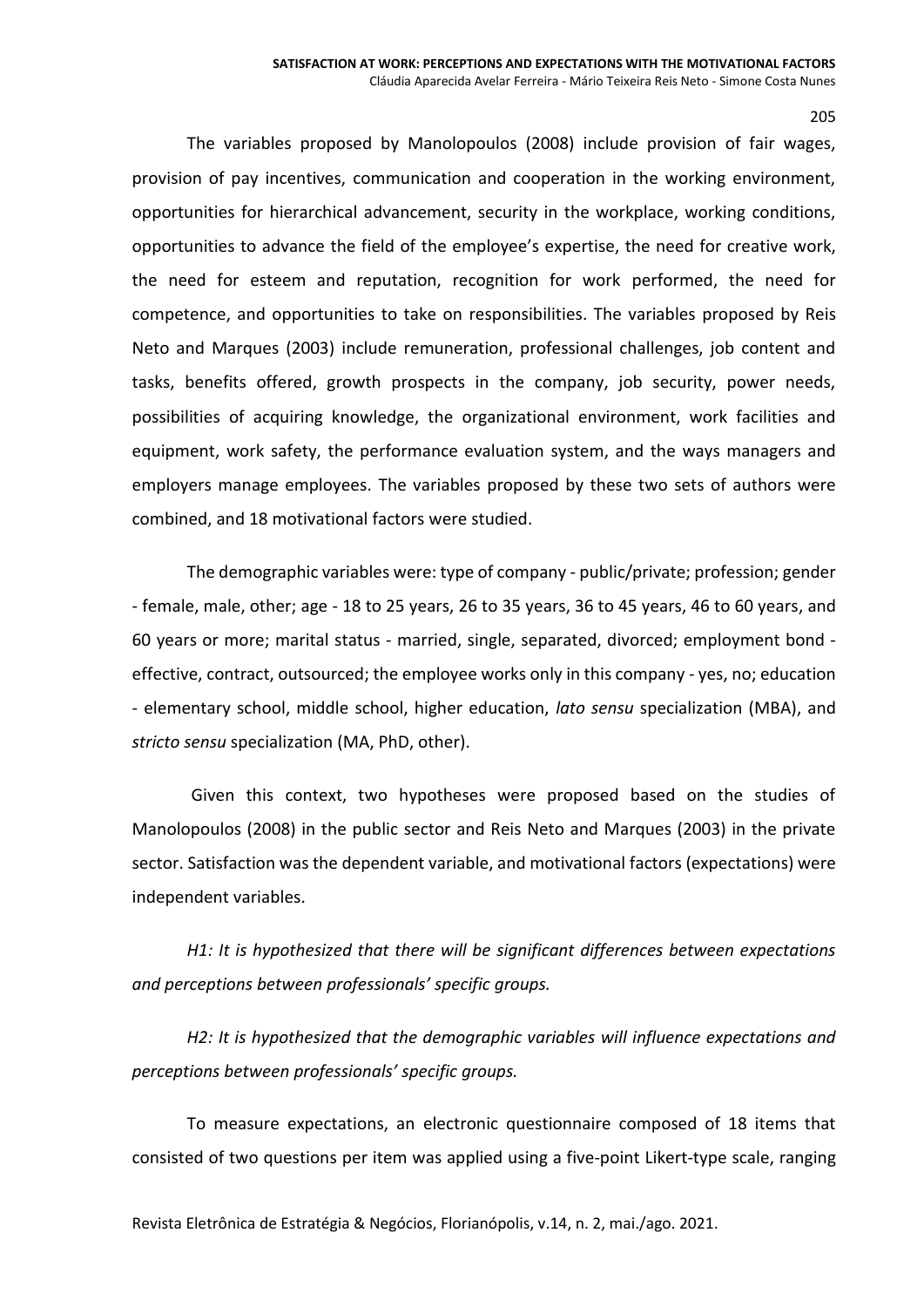from (1) "nothing important" to (5) "very important" and for perception from (1) "very unsatisfactory" to (5) "very satisfactory."

Convenience sampling was used to collect the data of professionals working in public sector and private sector organizations. The inclusion criterion was as follows: active professional, independent of the time in the position/task and employment bond with organization. The exclusion criteria were those under the age of 18 and workers' informal. The convenience sample covered the public and private sectors in Brazil, Argentina, Peru, Colombia, and Portugal.

The questionnaire was sent by email using a snowball sampling technique (VINUTO, 2014), which is a chain-referral system that requests recipients to pass on a questionnaire to other potential people in a network. It sought to know and understand the expectations (understood as a need or motivational element) and the corresponding perception of these factors by professionals in the public and private sectors. This study was approved by the Ethics Committee of Fumec University/Brazil CEP: 46315615.7.0000.5155.

The questionnaire was structured based on that of Zeithaml, Parasuraman, and Berry (1990) aimed at researching the degree of customer satisfaction with the quality of services provided (perception); however, it can be used for the measurement of any type of employee reaction (HAYES, 2001: vii), such as tourism expectations (BIODUN; DIN; ABDULATEEF, 2013). To calculate satisfaction, the following expression was used:

Satisfaction is equal to perception minus expectation, that is, *[Satisfaction] = [Perception] - [Expectation]* (HAYES, 2001).

According to Zeithaml, Parasuraman, and Berry (1990), when perception is smaller than expected, dissatisfaction occurs. Expectation refers to a motivational need or factor that is or is not important. Perception, according to Reis Neto and Marques (2003), is subjective, selective, simplifying, limited in time, and cumulative.

The SPSS 21 software, Minitab v.17, was used for the data interpretation. We calculated: 1. validation of the questionnaire (Cronbach's alpha); 2. descriptive statistics, Student's t-test, and Pearson's linear correlation; 3. Tukey test, and 4. linear regression. The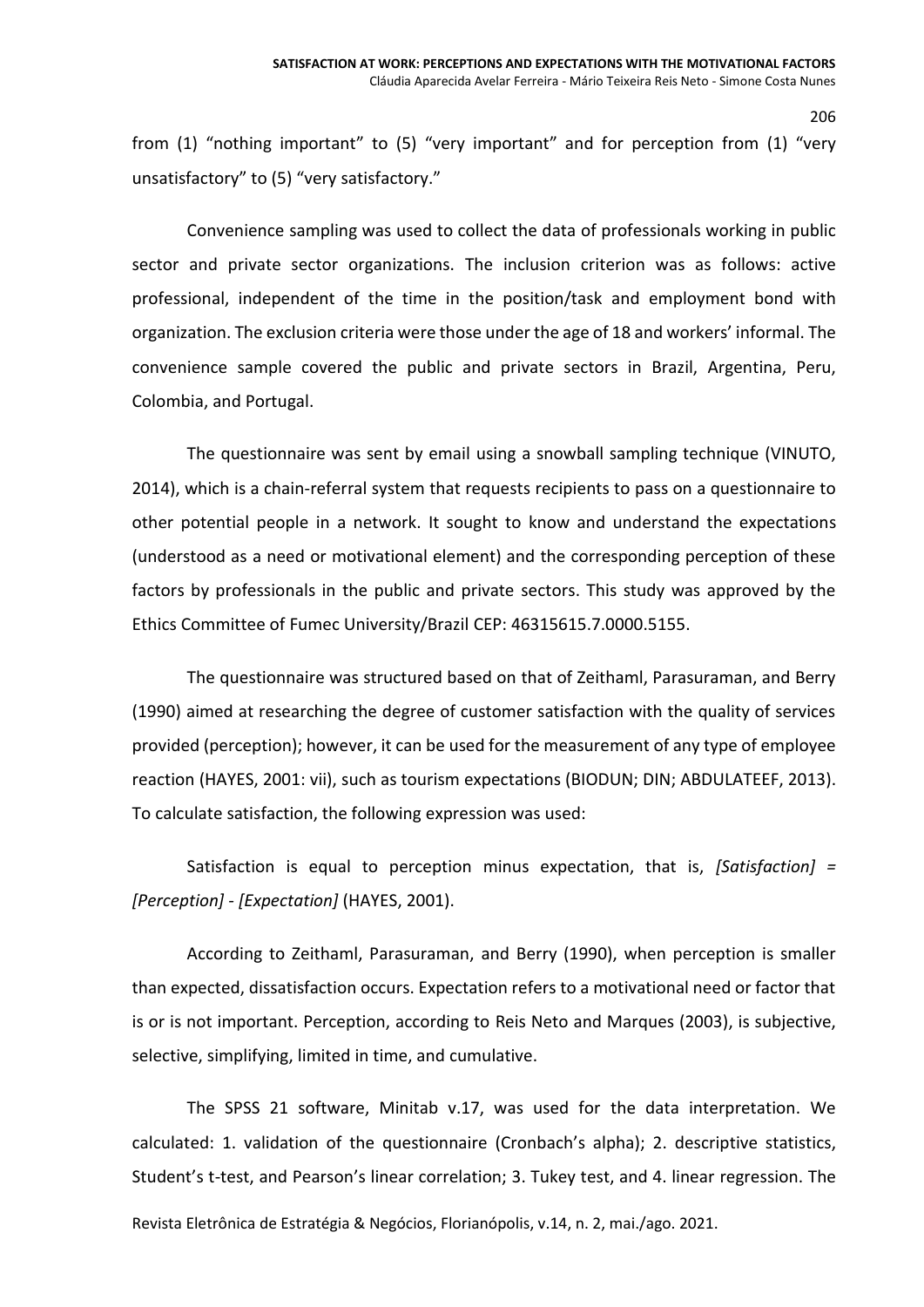Tukey test was performed for the study variables, with significance for the data in terms of both perceptions and expectations. The tests were corrected using the Bonferroni correction (1935, 1936). Linear regression with dichotomous variables shows the size of the effect of one category over another. The Cronbach's alpha for the 36 items of the study corresponded to 0.89, indicating an acceptable internal reliability (NUNNALY, 1978). The Student's t-test was applied where there was a low representation of the professional categories. The variables were adjusted because the items were unwell distributed: Q22, Q32, Q42, Q52, Q62, Q71, Q72, Q82, Q92, Q102, Q112, Q122, Q132, Q142, Q152, Q161, Q162, Q172, Q181, and Q182.

A total of 167 professionals from different areas participated in the study because of missing data. The exploratory factor analysis detected a low number of people in the sample, causing poorly distributed items. The grouping of professionals by large areas was adopted consecutively as an example: pharmaceuticals, psychologists, physicians, nurses, biochemists, and health professionals. The effective employment bond category refers to the position of the public servant.

## **4 RESULTS**

There was most of some professionals, as follows: female (51.2%), working in only one job (79.4%), belonging to the public sector (52.4%), aged between 26 and 35 years old (37.6%); married (51.8%); with effective employment bond (80%); with higher education (30.0%), and administration/marketing professionals (41.2%).

Table 1 shows the demographic variables for perception and expectations.

|                  | <b>Perception</b> |         |                 |         |            |                    |         |                 |         |       |
|------------------|-------------------|---------|-----------------|---------|------------|--------------------|---------|-----------------|---------|-------|
|                  |                   |         |                 |         |            | <b>Expectation</b> |         |                 |         |       |
| <b>Variables</b> | n                 | Average | SD <sup>a</sup> | t       | p          | n                  | Average | SD <sup>a</sup> | t       | р     |
| Gender           |                   |         |                 |         |            |                    |         |                 |         |       |
| Female           | 87                | 3,35    | 0,67            | $-2,66$ | $0.009***$ | 87                 | 4,47    | 0,41            | 0,57    | 0,568 |
| Male             | 83                | 3,62    | 0,69            |         |            | 83                 | 4,44    | 0,33            |         |       |
| <b>WOC</b>       |                   |         |                 |         |            |                    |         |                 |         |       |
| No.              | 35                | 3,44    | 0,77            | $-0.35$ | 0,725      | 35                 | 4,47    | 0,32            | 0,31    | 0,758 |
| Yes              | 135               | 3,49    | 0,67            |         |            | 135                | 4,45    | 0,39            |         |       |
| <b>Sector</b>    |                   |         |                 |         |            |                    |         |                 |         |       |
| Private          | 80                | 3,64    | 0,63            | 3,00    | $0,003**$  | 80                 | 4,45    | 0,34            | $-0,27$ | 0,789 |
| Public           | 89                | 3,33    | 0,71            |         |            | 89                 | 4,46    | 0,40            |         |       |
| Age              |                   |         |                 |         |            |                    |         |                 |         |       |

**Table 1 –** Demographic variables for perception and expectations.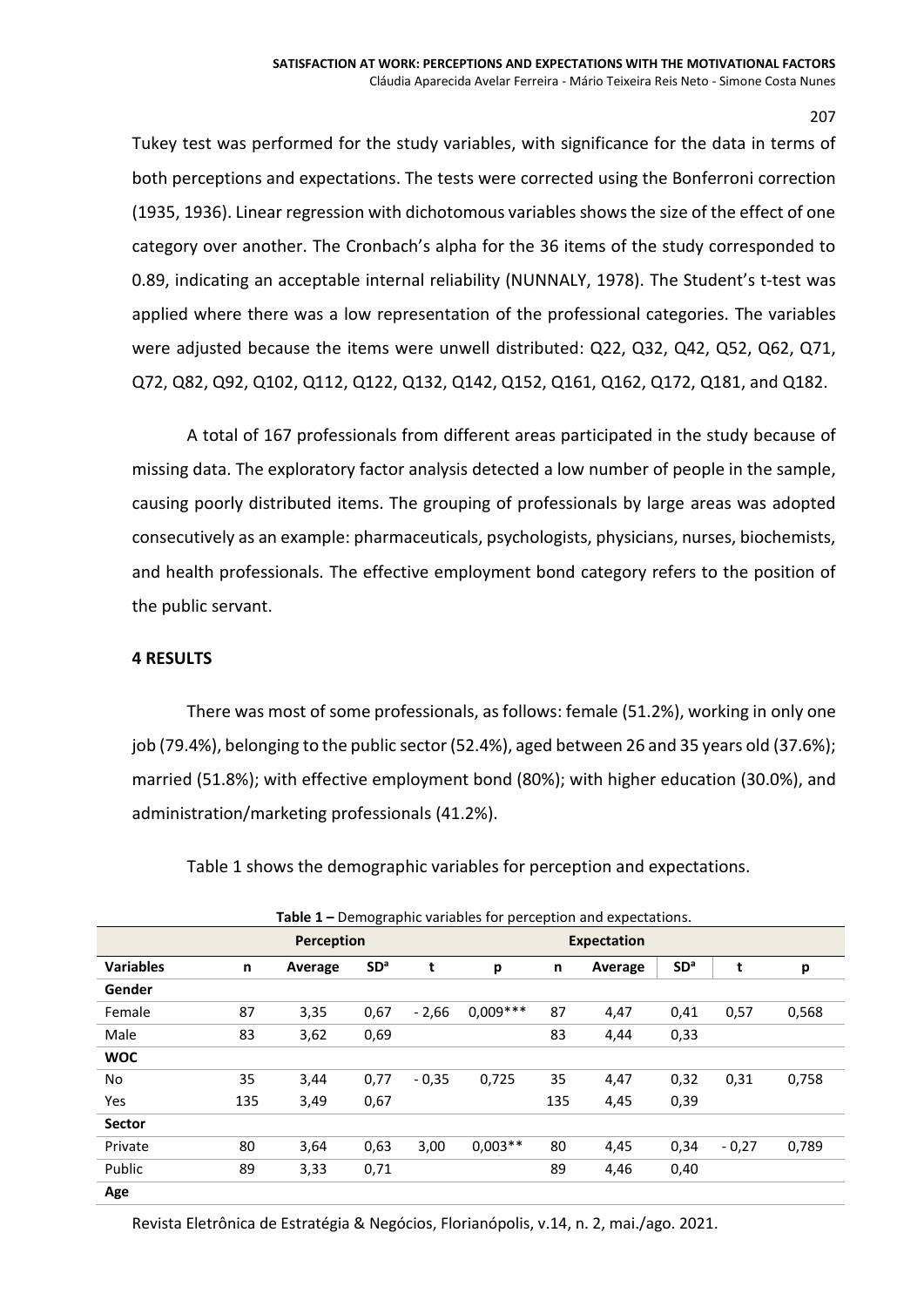#### **SATISFACTION AT WORK: PERCEPTIONS AND EXPECTATIONS WITH THE MOTIVATIONAL FACTORS** Cláudia Aparecida Avelar Ferreira - Mário Teixeira Reis Neto - Simone Costa Nunes

|                        |            |                        |      |      |                                                                                                                                              |     |                   |      |      | ້         |
|------------------------|------------|------------------------|------|------|----------------------------------------------------------------------------------------------------------------------------------------------|-----|-------------------|------|------|-----------|
|                        | Perception |                        |      |      | <b>Expectation</b>                                                                                                                           |     |                   |      |      |           |
| 18 to 25 years         | 14         | 3,56a                  | 0,78 | 0,37 | 0,827                                                                                                                                        | 14  | 4,50a             | 0,30 | 0,22 | 0,925     |
| 26 to 35 years         | 64         | 3,44a                  | 0,68 |      |                                                                                                                                              | 64  | 4,47a             | 0,39 |      |           |
| 36 to 45 years         | 40         | 3,58a                  | 0,68 |      |                                                                                                                                              | 40  | 4,46a             | 0,28 |      |           |
| 46 to 60 years         | 46         | 3,42a                  | 0,70 |      |                                                                                                                                              | 46  | 4,41a             | 0,44 |      |           |
| 60 years or            | 6          | 3,47a                  | 0,61 |      |                                                                                                                                              | 6   | 4,41a             | 0,40 |      |           |
| more                   |            |                        |      |      |                                                                                                                                              |     |                   |      |      |           |
| <b>Marital Status</b>  |            |                        |      |      |                                                                                                                                              |     |                   |      |      |           |
| Single                 | 50         | 3,44a                  | 0,73 | 1,55 | 0,203                                                                                                                                        | 50  | 4,45a             | 0,38 | 0,75 | 0,523     |
| Married                | 88         | 3,57a                  | 0,70 |      |                                                                                                                                              | 88  | 4,43a             | 0,40 |      |           |
| Separated/Divor<br>ced | 17         | 3,39a                  | 0,43 |      |                                                                                                                                              | 17  | 4,45a             | 0,22 |      |           |
| Other                  | 15         | 3,20a                  | 0,61 |      |                                                                                                                                              | 15  | 4,59a             | 0,33 |      |           |
| <b>Employment</b>      |            |                        |      |      |                                                                                                                                              |     |                   |      |      |           |
| bond                   |            |                        |      |      |                                                                                                                                              |     |                   |      |      |           |
| Effective              | 136        | 3,42a                  | 0,68 | 2,69 | $0,071*$                                                                                                                                     | 136 | 4,46a             | 0,37 | 3,84 | $0,024**$ |
| Contract               | 24         | 3,74a                  | 0,72 |      |                                                                                                                                              | 24  | 4,51a             | 0,37 |      |           |
| Outsourced             | 10         | 3,68a                  | 0,53 |      |                                                                                                                                              | 10  | 4,15 <sub>b</sub> | 0,26 |      |           |
| <b>Education</b>       |            |                        |      |      |                                                                                                                                              |     |                   |      |      |           |
| Elementary /           | 17         | 3,57a                  | 0,58 | 2,53 | $0,042**$                                                                                                                                    | 17  | 4,31a             | 0,66 | 0,97 | 0,426     |
| Middle School          |            |                        |      |      |                                                                                                                                              |     |                   |      |      |           |
| Higher                 | 51         | 3,31a                  | 0,72 |      |                                                                                                                                              | 51  | 4,46a             | 0,33 |      |           |
| education              |            |                        |      |      |                                                                                                                                              |     |                   |      |      |           |
| Specialization         | 39         | 3,38 <sub>a</sub>      | 0,72 |      |                                                                                                                                              | 39  | 4,46a             | 0,37 |      |           |
| MA                     | 40         | 3,68a                  | 0,70 |      |                                                                                                                                              | 40  | 4,52a             | 0,28 |      |           |
| PhD                    | 21         | 3,70a                  | 0,45 |      |                                                                                                                                              | 21  | 4,42a             | 0,34 |      |           |
| <b>Career</b>          |            |                        |      |      |                                                                                                                                              |     |                   |      |      |           |
| Administration /       | 70         | 3,74a                  | 0,64 | 9,25 | $0,000***$                                                                                                                                   | 70  | 4,47 <sup>a</sup> | 0,43 | 0,70 | 0,595     |
| Marketing Prof.        |            |                        |      |      |                                                                                                                                              |     |                   |      |      |           |
| Social                 |            |                        |      |      |                                                                                                                                              |     |                   |      |      |           |
| Communication          | 14         | $3,14$ <sub>b, c</sub> | 0,81 |      |                                                                                                                                              | 14  | 4,44 <sub>a</sub> | 0,30 |      |           |
| Prof                   |            |                        |      |      |                                                                                                                                              |     |                   |      |      |           |
| <b>Education Prof.</b> | 26         | 3,73a,b                | 0,37 |      |                                                                                                                                              | 26  | 4,50a             | 0,25 |      |           |
| Health Prof.           | 52         | 3,16c                  | 0,66 |      |                                                                                                                                              | 52  | 4,43a             | 0,36 |      |           |
| Other Prof.            | 8          | 3,04 <sub>b, c</sub>   | 0,65 |      |                                                                                                                                              | 8   | 4,26a             | 0,34 |      |           |
|                        |            |                        |      |      | Note: * Significant at 0.10; **Significant at 0.05; ***Significant at 0.001; Tests made on MINITAB 17; <sup>a</sup> Group standard deviation |     |                   |      |      |           |

Source: Data by the Authors. Legend: WOC - Works Only in the Company. Prof. - Professional

The analysis of the data in Table 1 indicates the following results, discussed according to the questions and hypotheses proposed for the study.

Each professional category perceived motivational factors consensually. Therefore, in an organization, managers must seek to know what motivates their team. Given the heterogeneity of the professional categories, they should avoid standardizing certain attitudes, to enable them to be satisfied.

Revista Eletrônica de Estratégia & Negócios, Florianópolis, v.14, n. 2, mai./ago. 2021.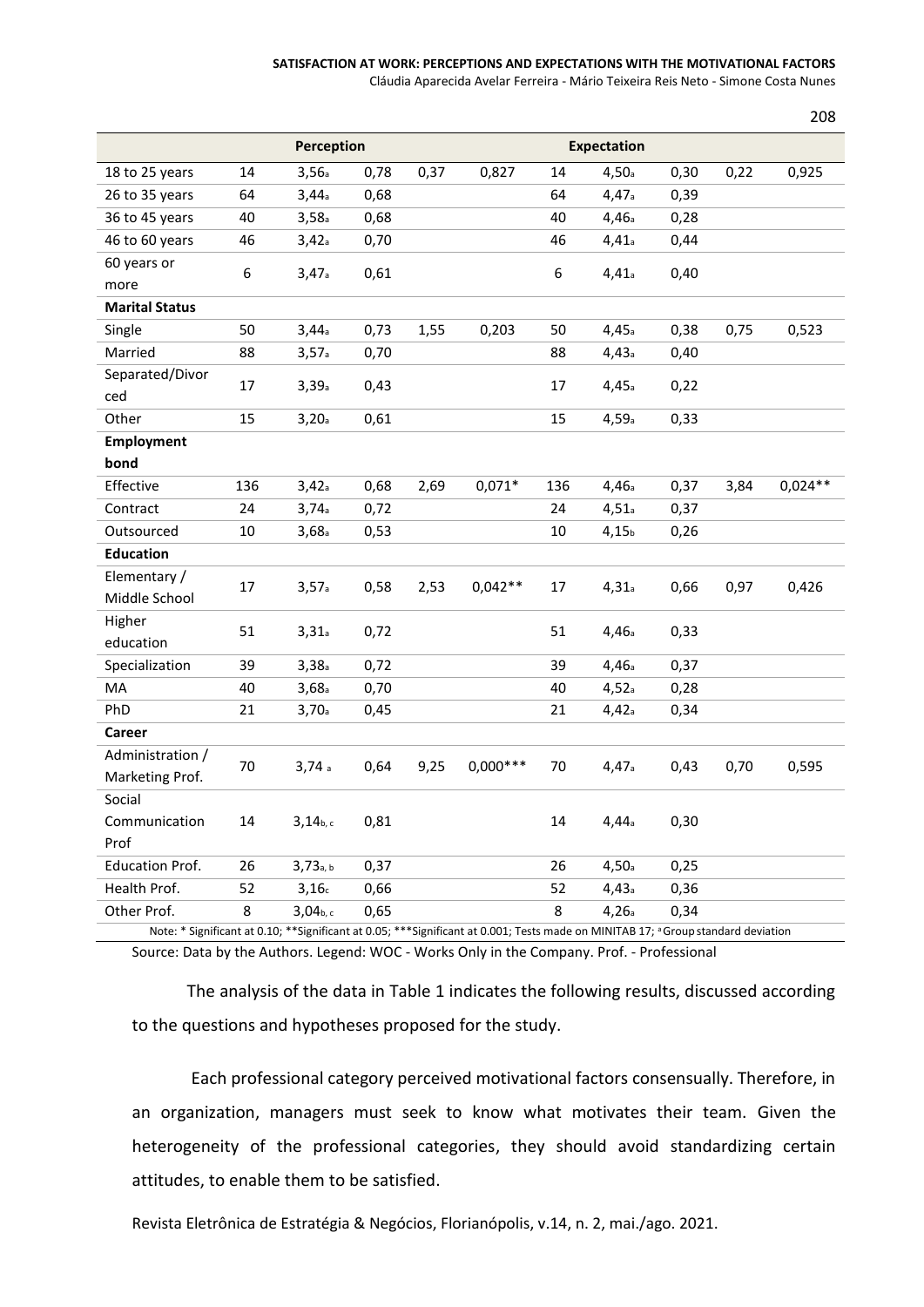*H1 -* It is hypothesized that there will be significant differences between expectations and perceptions between professionals' specific groups*. Confirmed.* The study showed that there was a relationship between the perceptions of administration/marketing professionals, who presented a significant perception regarding motivational factors (p < 0.001) but that was not significant in relation to expectations ( $p = 0.595$ ).

Participant's diversity in the study influenced the perception and expectations of motivational factors, highlighting the variables of gender, education, and employment bond, which were significant. Lower perception led to lower satisfaction, and as shown in Table 1, for all variables, professionals generally tended to have lower satisfaction.

*H2 –* It is hypothesized that the demographic variables will influence expectations and perceptions between professionals' specific groups. *Confirmed,* but only for the variables of gender, employment bond, and education. For the other variables, there was no correlation. The study showed that female professionals were more dissatisfied because they presented a significant perception (p < 0.05) of motivational factors. As the p-value was equal to 0.009, there was a difference between the two averages, with the male average being higher than the female average (3.62 versus 3.35). Therefore, because satisfaction is perceived as perception any less expectations, the lower the perception, the lower the satisfaction. There was no significant difference between the genders for expectations, as the averages were practically the same (female 4.47 vs. male 4.44).

As for the employment bond, effective professionals were more dissatisfied with the motivational factors for a significant perception ( $p < 0.10$ ). With respect to education level, professionals with a PhD were more satisfied, followed by those with elementary or middle school education (more than seven years of schooling) with satisfaction for a significant perception ( $p < 0.01$ ) and non-significant expectations ( $p > 0.05$ ).

#### **5 ANALYSIS**

Revista Eletrônica de Estratégia & Negócios, Florianópolis, v.14, n. 2, mai./ago. 2021. The study findings did not corroborate those of studies showing that women tended to show higher satisfaction with work, even in unfavorable conditions (KIFLE; DESTA, 2012). In relation to professionals with less education, second in level of satisfaction, the result can be explained by Abraham Maslow's Hierarchy of Needs Theory, which was based on the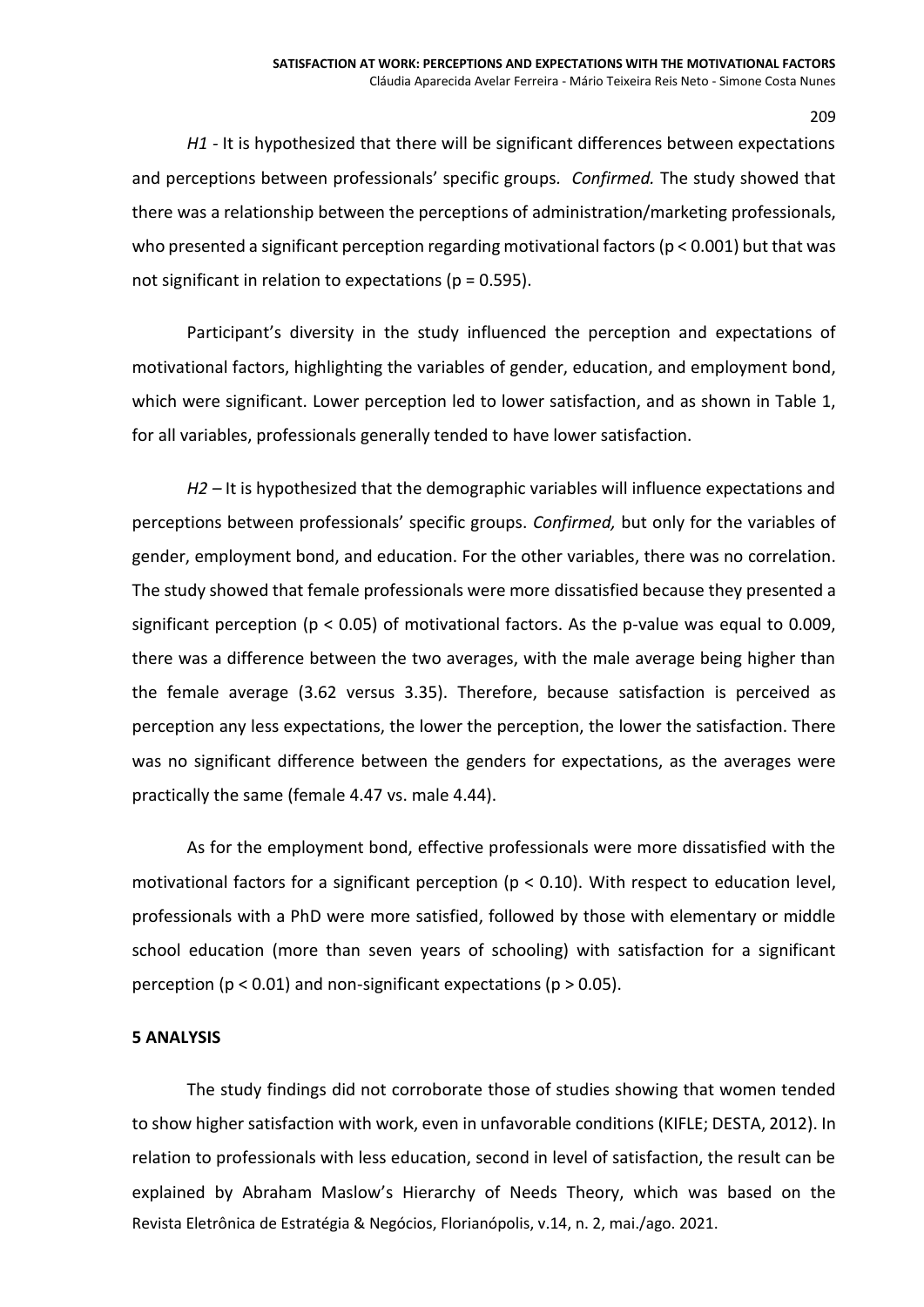understanding of the man inserted in the society and not only in the work environment. Regarding the results found for professionals with a PhD, the explanation may come from Vroom's theory (1964), as there may have been an interaction between the three beliefs: expectations (the effort will lead to performance), instrumentality (the performance will lead to results), and valence (the results are important or valuable).

Therefore, administration/marketing professionals were the most satisfied. Satisfaction can vary between professional categories by individual and country (TAYLOR; WESTOVER, 2011). Westover and Taylor (2010) corroborated Deci and Ryan's (2000) study by emphasizing that job satisfaction is a process that is constantly evolving due to the fluidity of response to personal and environmental demands. Bradley and Davis (2013) demonstrated that the meaning of tasks and support for career development was significantly positively related to job satisfaction.

There was a relationship between expectations and perceptions in the case of private sector professionals. They were more satisfied than professionals in the public sector in terms of perception ( $p < 0.05$ ), but the result was not significant for expectations ( $p > 0.05$ ). These data reinforce the empirical evidence that professionals in the public sector are generally less satisfied (BORGES, 2013). In this case, it is necessary to evaluate the context and content of work (MANOLOPOULOS, 2008).

Most of the professionals were dissatisfied, leading us to wonder what is happening in organizations and seeming to justify a change in strategy and a new model of human resource management practice that adds value to professionals, improves the internal and external equity and efficiency of organizations, especially public institutions, whose work stability is guaranteed by specific legislation. Satisfaction is favored by the combination of remuneration with loyalty and the work process (BORZAGA; TORTIA, 2006, CHATZOPOULOU; VLACHVEI; MONOVASILIS, 2015).

As expected, in the Tukey test, there was a difference between who has the employment bond by contract and who is effective. However, in the case of those with an outsourced relationship (contract with a legal entity), there was a difference both in contract (in Brazil, the organization makes a temporary contract with the individual to attend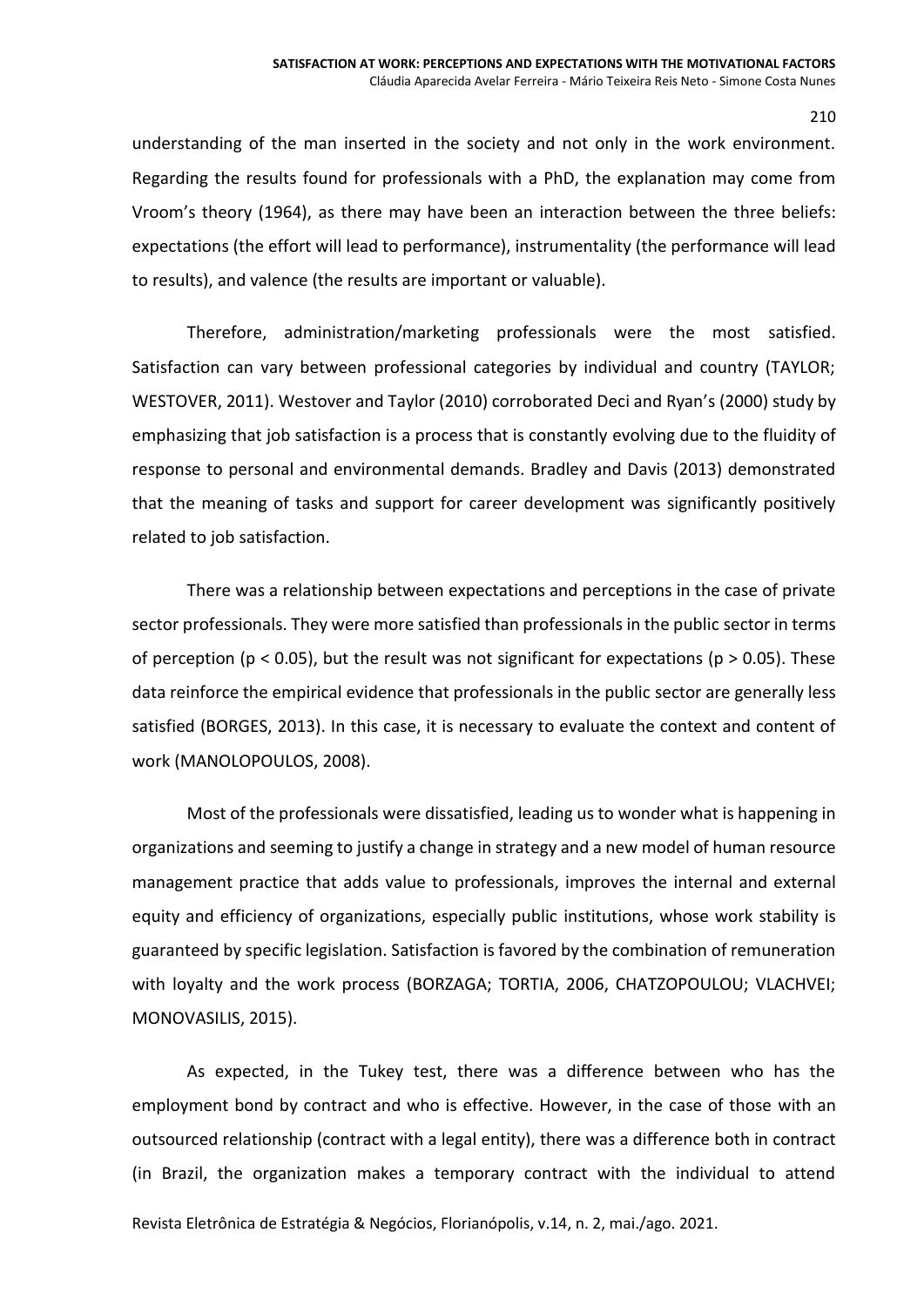emergency cases, especially in the public service) and effective. Regarding education, age, and marital status, there were no significant difference between level and perception and expectations. In terms of the career, the perception of social communication professionals showed a difference when compared to education professionals and other professionals. There were also differences between administration and education professionals and between social communication professionals, health professionals, and other professionals. However, there was no difference between the categories in terms of expectations. This demonstrated that there are different perceptions among professional categories.

The findings of Marques and Reis Neto (2003) showed that private sector intrinsic rewards are more critical points. Manolopoulos (2008) showed that extrinsic rewards are more liked than intrinsic rewards; however, they were intrinsically related to better organizational outcomes, as demonstrated by Herzberg (2003).

#### **6 FINAL CONSIDERATIONS**

The aim of this study was to identify the perceived motivational factors and expectations of different professionals in the public and private sectors. This study fills a gap in academic research on expectations regarding motivational factors and relates them to the perception of several professional categories in the public and private sectors in relation to satisfaction.

The study showed that administration/marketing professionals had a significant perception regarding motivational factors ( $p = 0.001$ ) and were the most satisfied. Professionals working in the private sector were the most satisfied ( $p = 0.003$ ). The relationship between perception and expectations was significantly confirmed for the variables of male gender, outsourced employment bond, and education equal to higher education and PhD, being those that are satisfied in general. For the other variables, there was no relation; therefore, they did not present satisfaction, and the motivational factors were not considered important.

Revista Eletrônica de Estratégia & Negócios, Florianópolis, v.14, n. 2, mai./ago. 2021. *Contributions:* The results of the survey showed that the satisfaction of professionals should be investigated and the difficulties that managers and leaders have in motivating their teams. Motivational factors, which do not generate costs for the organization and can lead to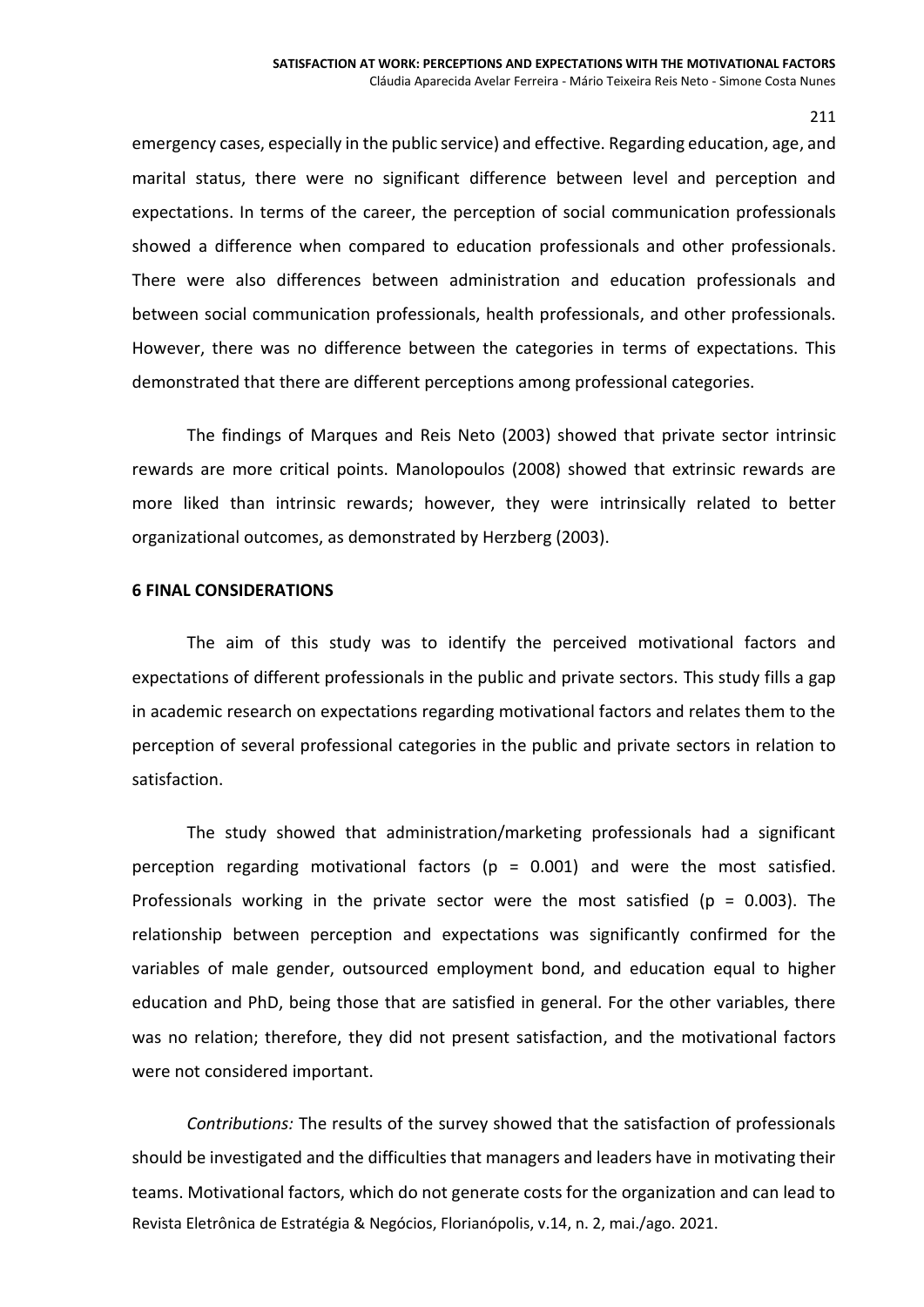efficiency, must be retaken, such as the recognition of the professional, treatment in the subordinate/managerial relationship, and clear communication. In satisfaction studies, it is important to measure perceptions and expectations, which are not found in most studies.

*Limitations:* Some variables related to Q3 were not answered by all professionals. The number of participants may also be a limiting factor for a more robust analysis and greater significance among the variables. The study did not investigate mood, which may have influenced the research.

*Suggestions:* It is necessary, in future studies, to conduct further research in relation to the employment bond, which was the variable that showed significance in satisfaction (perception) and was considered important (expectations). It is necessary to investigate the influence of education on the perception and expectations of job satisfaction because there was disagreement between the statistical tests.

## **REFERENCES**

AWOREMI, J. R.; ABDUL-AZEEZ, I. A.; DUROWOJU, S. T. Empirical study of the motivational factors of employees in Nigeria. **International Journal of Economics & Finance**, v. 3, n. 5, p. 227-233, Oct. 2011.

BABBIE, E. **Métodos de Pesquisas de Survey**. Belo Horizonte: Editora UFMG, 1999.

BIODUN A. B.; DIN, A. K. H; ABDULATEEF, A. O. The relationship between tourist expectation, perceived quality and satisfaction with tourism products. **International Business Management**, v.7, n. 3, p. 158-164, 2013.

BONFERRONI, C. E. **O cálculo das assistências no grupo de teste:** em Studi em Onore del Professore, Salvatore Ortu Carboni. Roma: Bardi, 1935.

BONFERRONI, C. E. Teoria estatística das classes e cálculo das probabilidades. **Publicações do Instituto Superior de Ciências Econômicas e Comerciais de Florença**, v. 8, pp.3-62, 1936.

BORGES, R. Are public officials really less satisfied than private sector workers? A comparative study in Brazil. **Public Administration Journal**, Rio de Janeiro, v. 47, n. 6, p. 1477-1496, nov./dez., 2013.

BORZAGA, C.; TORTIA, E. Worker motivations, job satisfaction and nonprofit social services. **Nonprofit and Voluntary Sector Quarterly**, v. 35, n. 2, p. 225 – 248, Jun. 2006.

BRADLEY E.W.; DAVIS, B.S. Job satisfaction in the public sector: The role of the work environment. **The American Review of Public Administration**, v. 33, n. 3, p.70-90, 2013.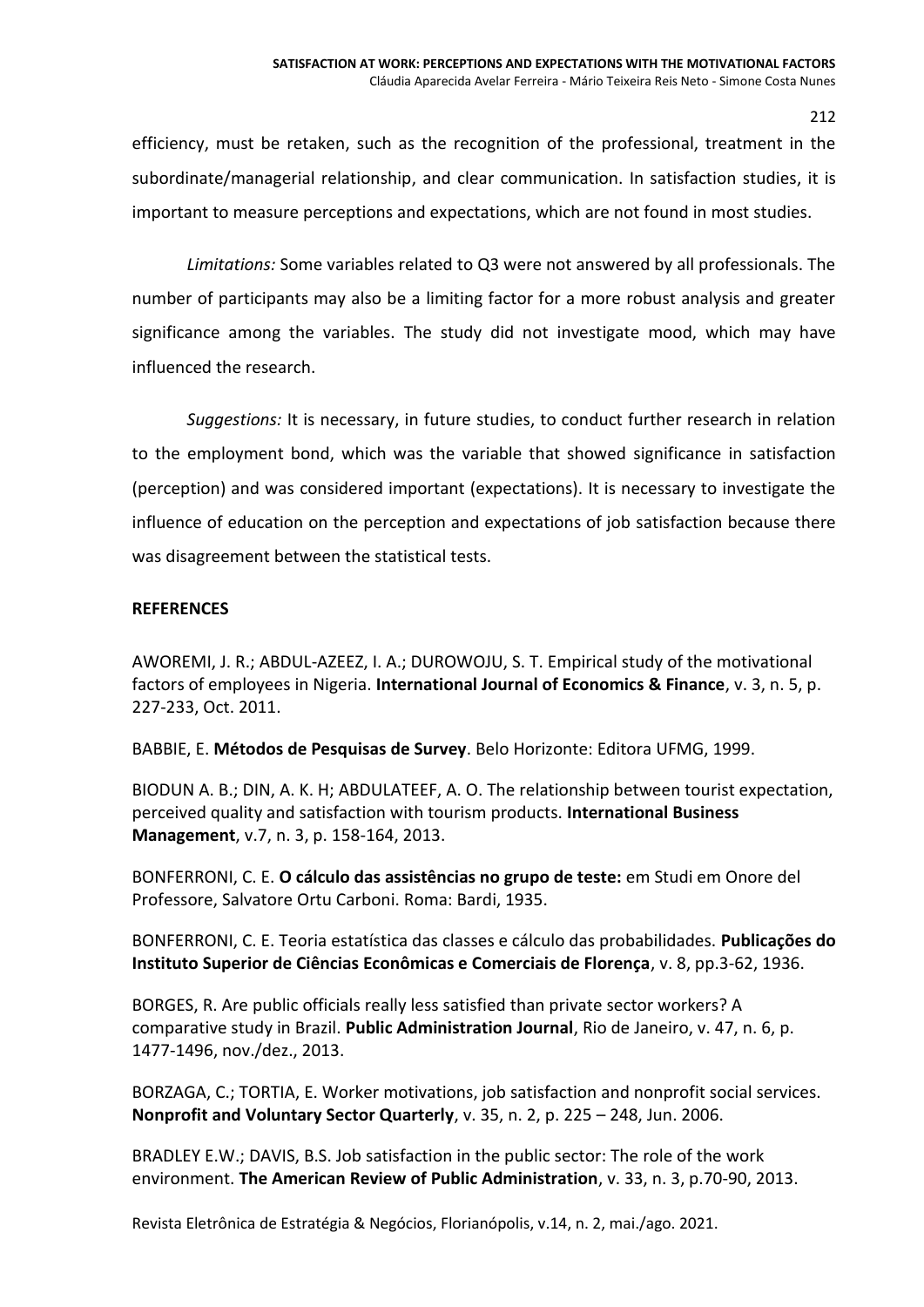CASTRO, M. L. M. *et al.* Values, motivation, commitment, performance and rewards: performance analysis model. **Business Process Management Journal**, v. 22, n. 6, p. 1139– 1169, 2016.

CHAN, S.C.H.; MAK, W-M. Have you experienced fun in the workplace? An empirical study of workplace fun, trust-in-management, and job satisfaction. **Journal of Chinese Human Resource Management**, v. 7, n. 1, p. 27-38, 2016.

CHATZOPOULOU, M.; VLACHVEI, A.; MONOVASILIS, TH. Employee's motivation and satisfaction considering economic recession; evidence of Grevena Prefecture Greece. **Procedia Economics and Finance**, v. 24, p. 136-145, Jul. 2015.

COLLIS, J.; HUSSEY, R. **Pesquisa em administração:** um guia prático para alunos de graduação e Pós-graduação. 2 ed. Porto Alegre: Bookman, 2005.

DECI, E.L.; RYAN, R.M. The "what" and "why" of goal pursuits: human needs and the selfdetermination of behavior. **Psychological Inquiry**, v.11, n. 4, p. 227-268, 2000.

DEL BOSQUE, I.R.; SAN MARTÍN, H. Tourist satisfaction a cognitive-affective model**. Annals of Tourism Research**, v. 35, n.2, p. 551-573, Apr. 2008.

DUARTE, R.L.; TEIXEIRA, A.; SOUSA, L.G. A relação entre a motivação e a satisfação no trabalho dos servidores públicos. **Recape- Revista de Carreiras e Pessoas**, v. 9, n. 3, p. 393- 413, set. /dez. 2019.

EUROPEAN FOUNDATION FOR THE IMPROVEMENT OF LIVING AND WORKING CONDITIONS. **Measuring Job Satisfaction in Surveys-comparative analytical report**, Dublin, 2007. Available in: http//www.eurofound.eu.int. Access in: 19 Nov. 2013.

FERREIRA, C.A.A. *et al*. Motivation and rewards to health professional. **Revista Gestão & Planejamento,** Salvador, v**.** 17, n.1, p. 41-58, 2016.

FROHMAN, M.A. Unleash urgency and action. **Industry Week**, Cleveland, v. 245, n. 20, p. 13- 23, 1996.

GIAUQUE, D.; ANDERFUHREN-BIGET, S.; VARONE, F. HRM practices, intrinsic motivators, and organizational performance in the public sector. **Public Personnel Management**, v. 42, n. 2, p. 123-150, 2013.

GRANT, A.M.; SHIN, J. Work motivation: directing, energizing, and maintaining effort (and research). *In*: RYAN, R. M. (ed.). **Oxford Handbook of Motivation**. Oxford: Oxford University Press, 2013.

HACKMAN, J.R.; OLDHAM, G. R. Motivation through the design of work: test of a theory. **Organizational Behavior and Human Performance**, v. 16, p. 250-279, Aug. 1976.

HARRISON, D. A.; NEWMAN, D. A.; ROTH, P. L. How important are job attitudes? Metaanalytic comparisons of integrative behavioral outcomes and time sequences. **Academy of Management Journal,** v. 49, n. 2, p. 305-325, 2006.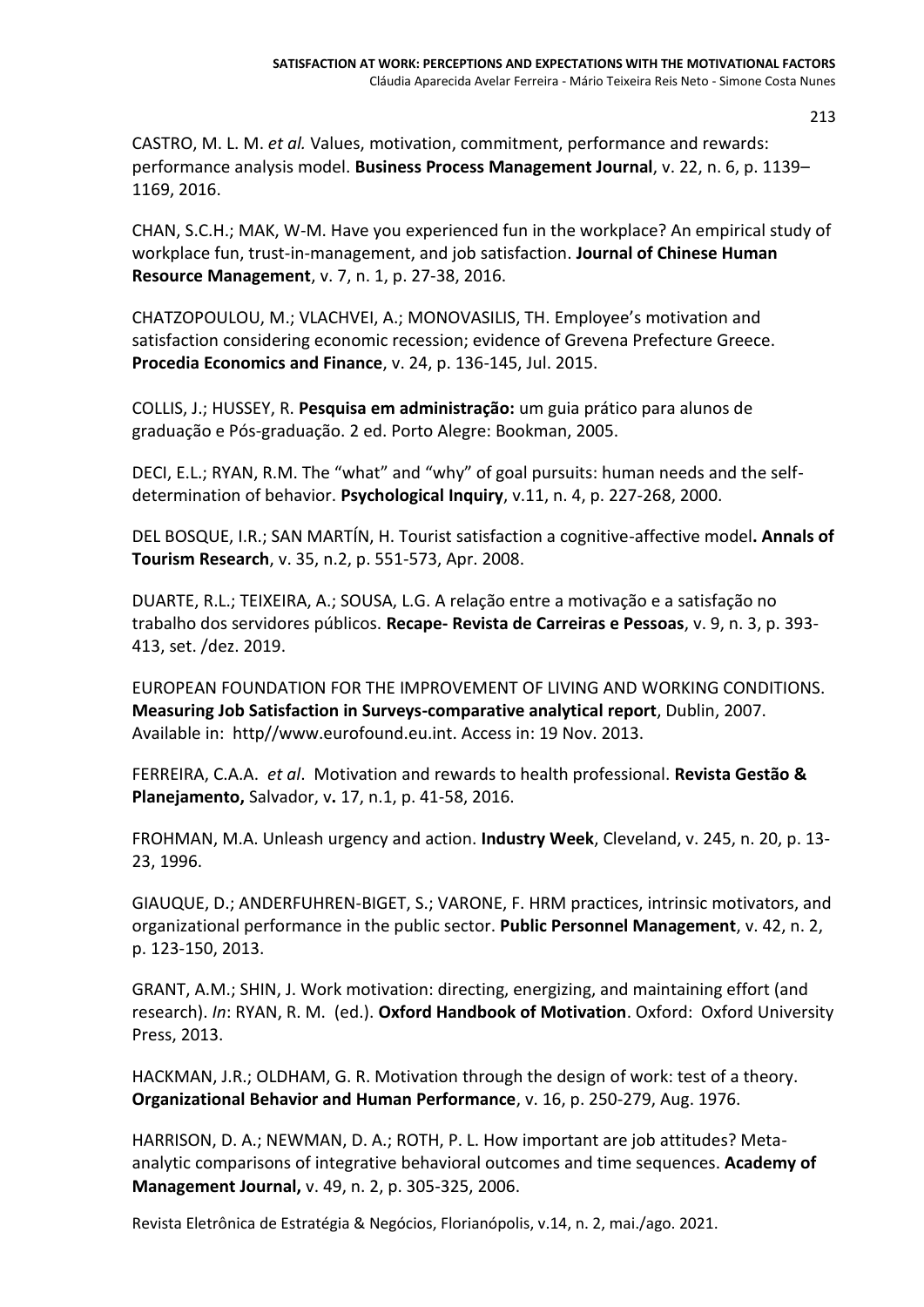HAYES, B. E. **Measuring customer satisfaction**: development and use of questionnaires. Rio de Janeiro: Qualitymark, 2001.

HERZBERG, F. One more time: how to motivate employees? (Classic). **Harvard Business Review**, v. 81, n.1, p. 87-96, 2003.

HERZBERG, F. **Work and the nature of man.** 4th ed. Cleveland: World Publish in, 1971.

HERZBERG, F. Una vez más, cómo se hace para motivar a los empleados. **Harvard Business Review**, v. 1, n.13, p. 1-13, 1968.

HERZBERG, F.; MAUSNER, B.; SNYDERMAN, B.B. **The motivation to work**. 2th ed. New York: John Wiley & Sons, 1959.

HOPPOCK, R. **Job satisfaction**. New York: Harper Brothers, 1935.

JURKIEWICZ, C.L.; MASSEY JR, T.K.; BROWN, R.G. Motivation in Public and Private Organizations: A Comparative Study. **Public Productivity & Management Review,** v.21, n. .3, p. 230-250, Mar. 1998.

KIFLE, T.; DESTA, I. H. Gender differences in domains of job satisfaction: evidence from doctoral graduates from Australian Universities. **Economic Analysis & Policy**, v. 42, n. 3, p. 319-338, Dec. 2012.

KUMAR, S.S. Motivation as a strategy to enhance organizational productivity. **Advances in Management**, v. 5, n. 7, p. 24-27, 2012.

LATAM, G.P.; PINDER, C.C. Work motivation theory and research at the dawn of the twentyfirst century. **Annu. Rev. Psychol**., v. 56, p. 485-516, 2005.

LAWLER III, E.E. **Rewarding excellence:** paying strategies for the new economy. San Francisco: Jossey-Bass, 2000.

LOCKE, E. A. What is job satisfaction? **Organizational Behavior Human Performance**, v. 4, n. 4, p. 309-336, 1969.

LOCKE, E. A. The nature and causes of job satisfaction. *In*: DUNNETTE, M.D (ed.). **Handbook of industrial and organizational psychology**, Chicago: Rand McNally, 1976. p. 1297-1349

MANOLOPOULOS, D*. Work motivation in the Hellenic extended public sector: an empirical investigation. The International Journal of Human Resource Management, v. 9, n. 9, p.1738-1762, 2008.*

NOHRIA, N.; GROYSBERG, B; LEE, L.E*. Employee motivation: a powerful new model. Harvard Business Review, v. 86, n.10, p.133-134, 2008.*

NUNNALY, J*. Psychometric Theory. New York, NY: McGraw-Hill, 1978.*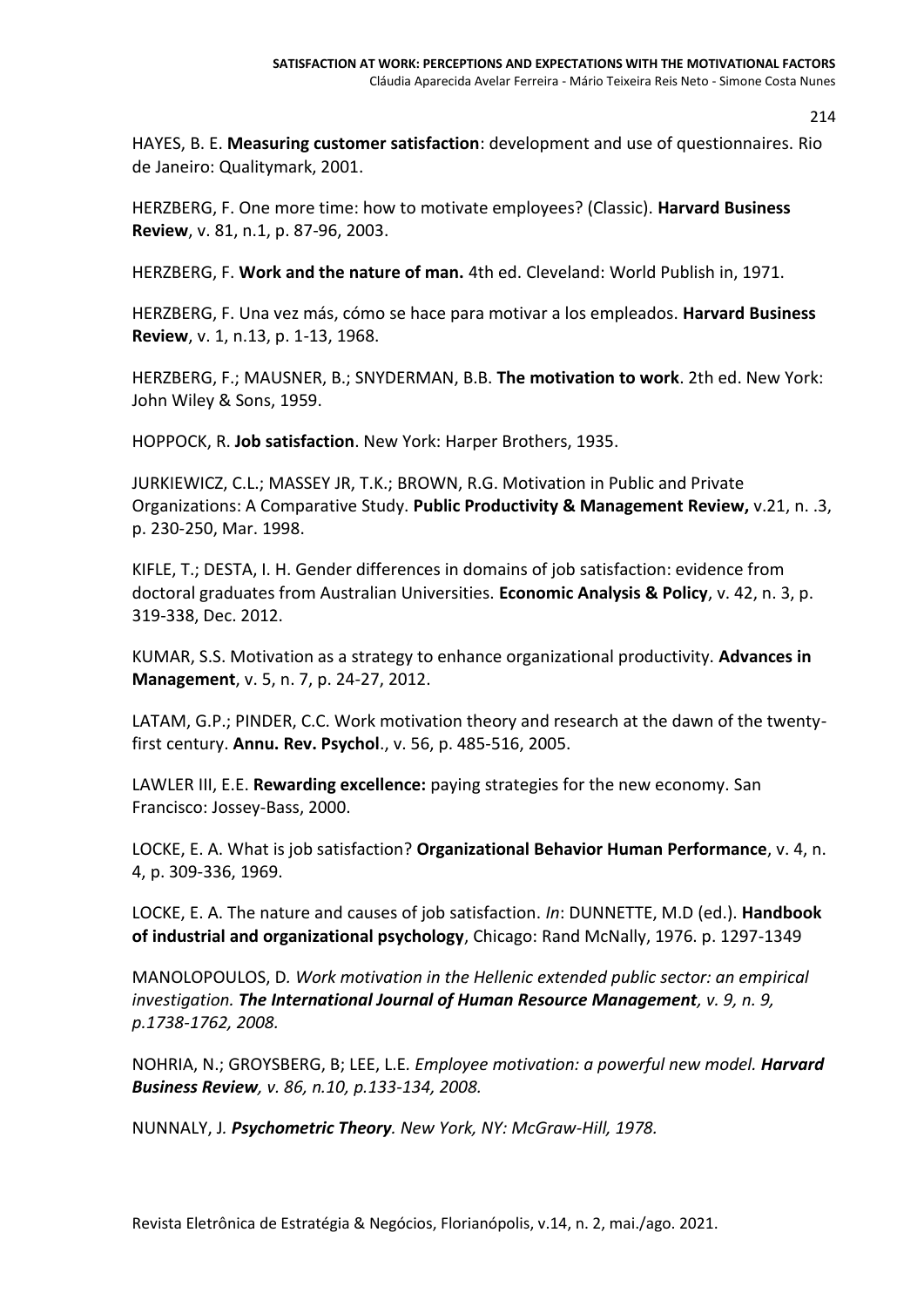OLIVEIRA, M.J.; ESTIVALETE, V.F.B. Consequentes de motivação do serviço público: proposição de um framework de análise em organizações públicas brasileiras. **Administração Pública e Gestão Social**, v.11, n. 4, p.1-17, set. /dez. 2019.

PANG, K.; LU, C-S. Organizational motivation, employee job satisfaction and organizational performance: An empirical study of container shipping companies in Taiwan. **Maritime Business Review**, v. 3, n.1, p. 36-52, 2018.

PEDRAZA, N. A. El clima y la satisfacción laboral del capital humano: factores diferenciados en organizaciones públicas y privadas. **Innovar,** v. 30, n. 76, p. 9-24, abr. 2020.

PÉREZ-RAMOS*,* J*. Motivação no trabalho: abordagens teóricas. Psicologia da Universidade de São Paulo, v.1, n. 2, p.127-140, dez. 1990.*

PERRY, J. L.; WISE, L. R. The motivational bases of public service. **Public Administration Review**, v. 50, n. 3, p. 367–373,1990.

PERRY, J.; HONDEGHEM, L.; WISE, L. R. Revisiting the motivational bases of public service: Twenty years of research and an agenda for the future. **Public Administration Review**, v. 70, n. 5, p. 681-690, Sep./Oct. 2010.

PINDER, C.C. **Work motivation in organizational behavior**. Upper Saddle River, NJ: Prentice Hall, 1998.

RAINEY, H.G.; BOZEMAN, B. Comparing public and private organizations: empirical research and the power of a priori. **Journal of Public Administration Research and Theory**, v. 10, n. 2, p. 447-470, Apr. 2000.

RASHID, S.; RASHID, U. Work motivation differences between public and private sector. **American International Journal of Social Science**, v.1, n. 2, p. 24-33, Dec. 2012.

RAZIQA, A.; MAULABAKHSHA, R. Impact of Working Environment on Job Satisfaction. **Procedia Economics and Finance**, v. 23, p. 717-725, 2015.

REIS NETO, M.T.; MARQUES, A.L. The satisfaction of computer professionals with motivational factors: a study about expectations and perceptions. **Revista de Negócios**, v. 8, n. 4, p. 1-16, 2003.

REIS NETO, M.T.; MARQUES, A.L. A motivação no trabalho: conceitos e teorias clássicas. *In*: REIS NETO, M.T (org.), **Motivação: teoria e pesquisa aplicada à gestão de pessoas.** Rio de Janeiro: Qualitymark, 2018. p. 3-33

RODRIGUES, W. A.; REIS NETO, M.T.; GONÇALVES FILHO, C. Influences on motivation to work in environments with goals and rewards: a study in the public sector. **Public Administration Journal**, v. 48, n. 1, p. 253-273, 2014.

ROSE, M. **Disparate measures in the workplace. Quantifying overall job satisfaction**. 2001. Paper presented at the 2001 British Household Panel Survey Research Conference,